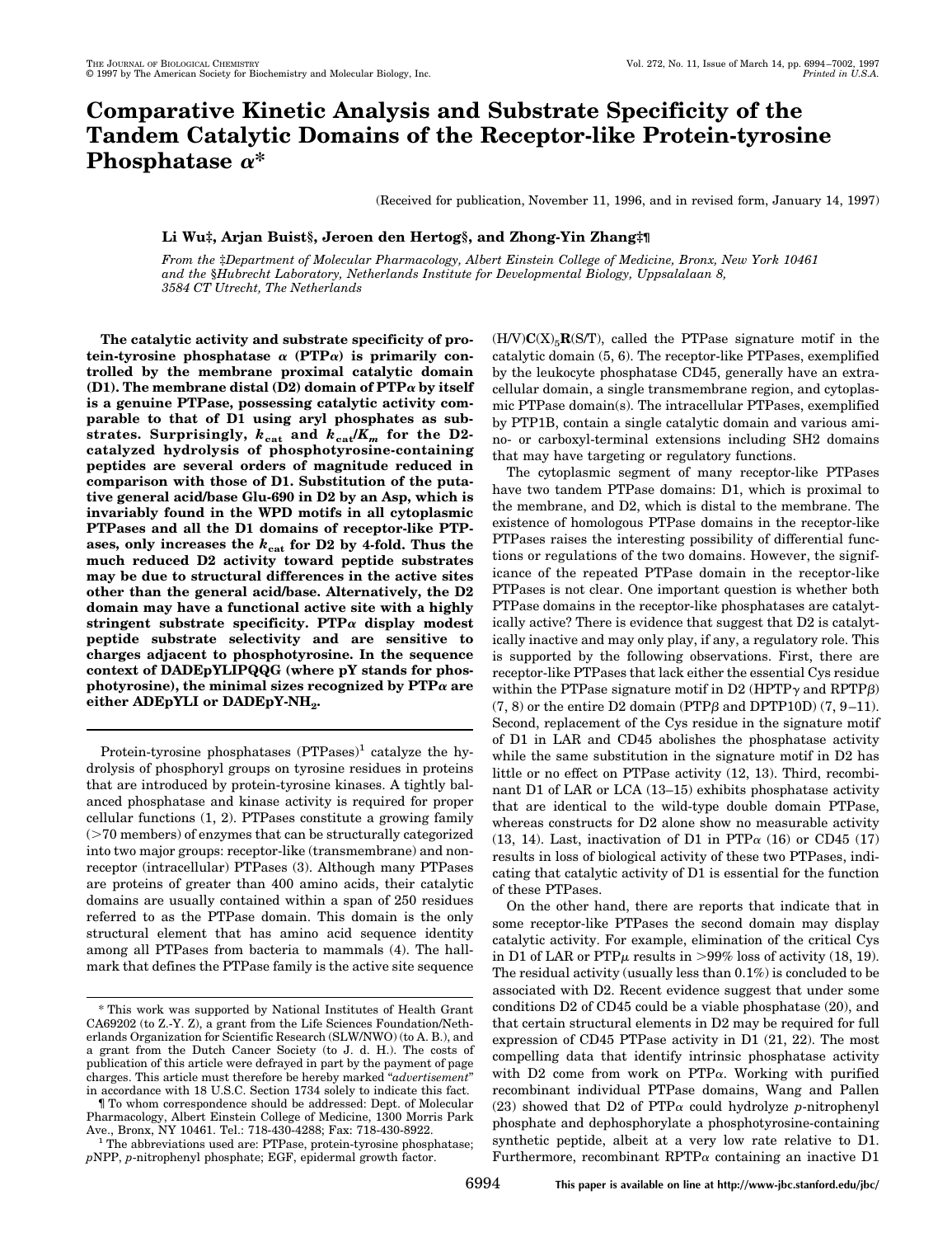still retained a low but measurable activity against the Tyr-789-phosphorylated catalytically inactive RPTP $\alpha$  (24).

 $PTP\alpha$  is a receptor-like PTPase that has a small, highly glycosylated extracellular segment, a transmembrane region, and an intracellular segment possessing two PTPase domains  $(7, 25)$ . PTP $\alpha$  is expressed ubiquitously, although the levels of expression vary. During mouse development, enhanced expression was detected in derivatives of the neural crest (26). Evidence suggest that it may be involved in the activation of c-*src* by dephosphorylation of Tyr-527 (16, 27) and the down-regulation of insulin receptor signaling (28). To better understand the relative importance of the two PTPase domain in PTP $\alpha$  catalysis, we have compared their intrinsic phosphatase activities using a variety of low molecular weight aryl phosphates and Tyr(P)-containing peptides.

### EXPERIMENTAL PROCEDURES

*Materials—p*-Nitrophenyl phosphate (*p*NPP), β-naphthyl phosphate, *O*-phospho-L-tyrosine, and 4-methylumbelliferyl phosphate were purchased from Sigma. 4-Acetylphenyl phosphate, 4-ethoxycarbonylphenyl phosphate, 3-chlorophenyl phosphate, and 4-methylphenyl phosphate were synthesized and characterized as described earlier (29). Glutathione-agarose beads and human thrombin were purchased from Sigma. Phosphotyrosine-containing peptides were synthesized, purified, and characterized as described previously (30). Peptides DTSSVLpYTAVQ (PDGFR1003–1013), EGDNDpYIIPL2 (PDGFR1016 –1025), and Ac-DAFSDpYANFK (PTP $\alpha^{784-793}$ ) were prepared by the Laboratory of Macromolecular Analysis of Albert Einstein College of Medicine. Vanadium (V) oxide (99.99%) was obtained from Aldrich. Solutions were prepared using deionized and distilled water.

*Constructs and Mutagenesis—*Expression vectors for bacterial expression of RPTP<sup>a</sup> glutathione *S*-transferase fusion proteins were derived by insertion of polymerase chain reaction-generated *Nco*I-*Hin*dIII fragments into pGEX-KG opened with *Nco*I and *Hin*dIII (31). The bacterial expression vector encoding the complete cytoplasmic region of RPTP $\alpha$  (residues 167–793; numbering according to Sap *et al.* (25)),  $bPTP\alpha$ ,<sup>3</sup> has been described (24). The expression vectors for  $bPTP\alpha$ -D1 (residues  $167-503$ ) and  $bPTP\alpha-D2$  (residues  $504-793$ ) were derived using the oligonucleotide pairs NI, CII and NIV, CI, respectively: NI, 5'-GCGCCATGGCGAAGAAATACAAGCAA, CII, 5'-CCCTCAAGCTT-CCAGTTCTGTGTCCCCATA, NIV, 5'-CCCATGGCTTCTCTAGAAA-CC, CI, 5'-CGCAAGCTTTCACTTGAAGTTGGC. Site-directed mutagenesis was done on the full-length  $RPTP\alpha$  cDNA in pBluscript SK-. Mutations were verified by sequencing and subsequently the corresponding glutathione *S*-transferase fusion protein expression vectors were constructed as described above. The oligonucleotides that were used for site-directed mutagenesis are:  $RPTP\alpha-D401A$ , 5'-AGCTGGC-CAGCCTTTGGGGTG, and RPTPa-E690D, 5'-GGCTGGCCTGATG-TGGGCATC.

*Recombinant Enzymes—*The PTPa-glutathione *S*-transferase fusion protein constructs were transformed into *Escherichia coli* BL21(DE3). A 10-ml overnight culture of BL21(DE3) cells containing pGEX recombinant plasmids for PTP $\alpha$  were diluted 100-fold into 1 liter of 2×YT medium with 100  $\mu$ g/ml ampicillin. The culture was grown at 37 °C until the absorbance at 600 nm reached 0.6. Expression of glutathione *S*-transferase fusion proteins were then induced by the addition of 100  $\mu$ M isopropyl-1-thio- $\beta$ -D-galactopyranoside. Following the induction, the cells were allowed to grow overnight at room temperature. Purification of the PTPa-glutathione *S*-transferase fusion proteins by glutathioneagarose beads and the subsequent thrombin cleavage of the glutathione *S*-transferase fusion protein were accomplished as described (31). The recombinant PTP $\alpha$  proteins were at least 90% in purity as judged by SDS electrophoresis.

*pH and Leaving Group Dependences—*The PTPase activity was assayed at 30 °C in a reaction mixture (0.2 ml) containing appropriate concentrations of *p*NPP as substrate. Buffers used were as follow: pH 4.0 –5.5, 100 mM acetate; pH 5.5– 6.5, 50 mM succinate; pH 6.6 –7.3, 50 mM 3,3-dimethylglutarate, and pH 7.5–9.0, 50 mM Tris. All of the buffer systems contained 1 mM EDTA and the ionic strength of the solutions were kept at 0.15 M using NaCl. The reaction was initiated by addition of enzyme and quenched after 2–3 min by addition of 1 ml of 1 N NaOH.

The nonenzymatic hydrolysis of the substrate was corrected by measuring the control without the addition of enzyme. The amount of product *p*-nitrophenol was determined from the absorbance at 405 nm using a molar extinction coefficient of  $18,000$   $\mathrm{M}^{-1}$  cm<sup>-1</sup>. Michaelis-Menten kinetic parameters were determined from a direct fit of the *v versus* [S] data to the Michaelis-Menten equation (Equation 1) using the nonlinear regression program GraFit (Erithacus Software).

$$
v = \frac{k_{\text{cat}}[E][S]}{K_m + [S]}
$$
 (Eq. 1)

pH dependence of  $k_{\text{cat}}$  data were fitted to Equation 2 using a nonlinear least-squares regression program (KaleidaGraph, Synergy Software). In Equation 2,  $k_{\text{cat}}^{\text{lim}},$  the pH independent turnover number, and  $K_1^{\text{app}}$  and  $K_2^{\text{app}}$ , are the apparent ionization constants of the enzyme-substrate complex (32). Leaving group dependence was conducted at pH 6.0 and 30 °C with aryl phosphates having leaving group  $pK_a$  values from 7.14 to 10.26 (33).

$$
k_{\text{cat}} = \frac{k_{\text{cat}}^{\text{lim}}}{1 + \frac{H}{K_1^{\text{app}}} + \frac{K_2^{\text{app}}}{H}}
$$
(Eq. 2)

*Determination of Kinetic Constants Using Tyr(P)-containing Peptides as Substrates—*Initial rates for the PTPase catalyzed hydrolysis of Tyr(P)-containing peptide substrates were determined by following the production of inorganic phosphate (30).  $k_{cat}$  and  $K_m$  values were calculated from a direct fit of the *v versus* [S] data to Equation 1 using the nonlinear regression program GraFit (Erithacus Software). The PTPase-catalyzed hydrolysis of Ty(P)-containing peptides can also be monitored continuously at 305 nm for the increase in tyrosine fluorescence with excitation at 280 nm (30). When  $[S] \ll K_m$ , Equation 1 reduces to Equation 3,

$$
v = \frac{k_{\text{cat}}}{K_m} [E][S] \tag{Eq. 3}
$$

Under this condition, the reaction is first-order with respect to [S]. At a given enzyme concentration, the observed apparent first-order rate constant is equal to  $(k_{ca}/K_m)[E]$ . The substrate specificity constant  $k_{\text{cat}}/K_m$  value is calculated by dividing the apparent first-order rate constant by the enzyme concentration. Fluorometric determinations were performed on a Perkin-Elmer LS50B fluorometer. The instrument was equipped with a water-jacketed cell holder, permitting maintenance of the reaction mixture at the desired temperature (30 °C).

*Inhibition Studies—*The following procedure for the preparation of stock solution of sodium orthovanadate was adopted from Dr. Mike Gresser's laboratory: vanadium (V) oxide was dissolved in 1 mol eq per vanadium atom of 1.0 M aqueous NaOH. The resulting orange solution (mainly decavanadate) was boiled, allowed to stand overnight, and pH adjusted to 10. The final solution was colorless containing mainly orthovanadate (34). The inhibition constants for inorganic phosphate, arsenate, vanadate, and *p*-nitrophenol were determined for the phosphatases in the following manner. When oxyanions were used as inhibitors, the initial rate at various *p*NPP concentrations was measured by following the production of *p*-nitrophenol (35). When *p*-nitrophenol was used as an inhibitor, the initial rate at various *p*NPP concentrations was measured by following the production of inorganic phosphate (33). The inhibition constant and inhibition pattern were evaluated using a direct curve-fitting program KINETASYST (IntelliKinetics, State College, PA).

#### RESULTS

*Kinetic Parameters of Various Forms of RPTP*<sup>a</sup> *Using pNPP and Tyr(P)-containing Peptides as Substrates—*To study the catalytic properties of the individual PTPase domains of  $RPTP\alpha$ , we have generated glutathione *S*-transferase fusion protein constructs that encode the cytoplasmic portions of  $RPTP\alpha$ <sup>4</sup> bPTP $\alpha$ <sup>3</sup> (amino acid residues 167-793), bPTP $\alpha$ -D1 (amino acid residues 167–503), and  $bPTP\alpha-D2$  (amino acid

 $^{\rm 2}$  Where pY stands for phosphotyrosine.

<sup>&</sup>lt;sup>3</sup> "b" in bPTP $\alpha$  stands for bacterial to distinguish between the fulllength RPTP $\alpha$  and the bacterially expressed recombinant RPTP $\alpha$ .

<sup>&</sup>lt;sup>4</sup> Since the human protein-tyrosine phosphatase  $\alpha$  is called PTP $\alpha$ , we have designated the mouse homolog  $RPTP\alpha$  to avoid confusion. Mouse and human PTP $\alpha$  are almost identical in their cytoplasmic regions. There are only four residues that are different between mouse and human, and all four are conservative changes.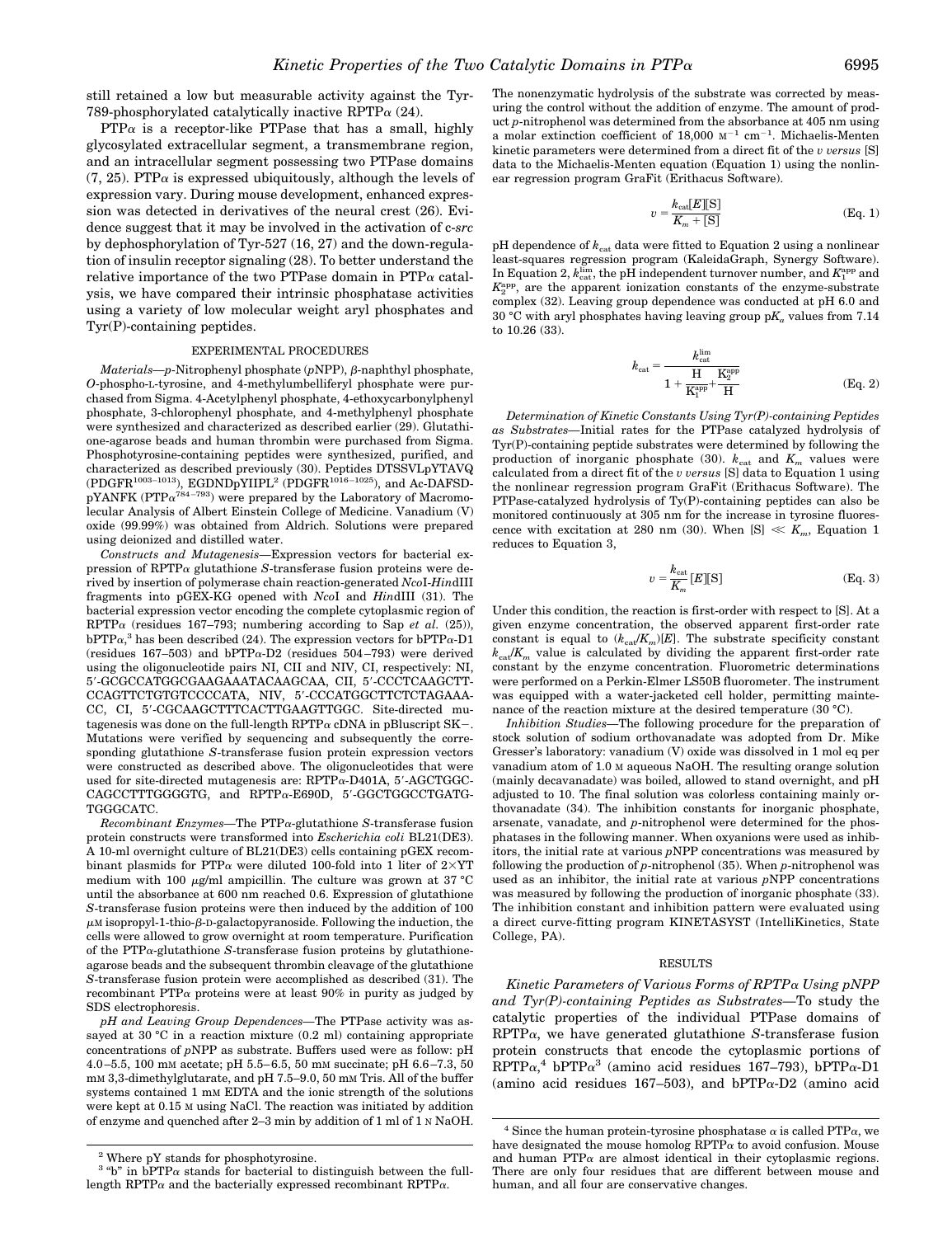

FIG. 1. **Schematic representation of the PTP**<sup>a</sup> **recombinant proteins that were used in this study.** For comparison, full-length RPTP<sup>a</sup> is depicted as well. *Solid box*, transmembrane domain; *hatched boxes*, PTPase domains. Numbering of the amino acid residues refers to the RPTP $\alpha$  coding sequence according to Ref. 25.

residues 504-793). A schematic representation of RPTP $\alpha$ ,  $bPTP\alpha$ ,  $bPTP\alpha$ -D1, and  $bPTP\alpha$ -D2 is shown in Fig. 1. Glutathione *S*-transferase fusion proteins were expressed in *E. coli* BL21(DE3) and affinity purified on glutathione-agarose beads. Recombinant bPTP $\alpha$ , bPTP $\alpha$ -D1, and bPTP $\alpha$ -D2 were cleaved from the agarose bead-bound glutathione *S*-transferase with thrombin (31). The purity of  $bPTP\alpha$ ,  $bPTP\alpha$ -D1, and  $bPTP\alpha$ -D2 were general greater than 90% as judged by SDS-polyacrylamide gel electrophoresis (data not shown). Table I summarizes the steady-state kinetic parameters of the various forms of RPTP $\alpha$  using *p*NPP as a substrate. Thus, bPTP $\alpha$  (which contains both D1 and D2) exhibits kinetic parameters that are similar to those of bPTP $\alpha$ -D1. Interestingly, the  $k_{\text{cat}}$  value for D2 is only 10-fold lower than that of D1 while the  $K_m$  is 5-fold higher.

We next compared the ability of the individual PTPase domains to dephosphorylate Tyr(P)-containing peptides corresponding to Tyr autophosphorylation sites in platelet-derived growth factor receptor and EGF receptor, or the Tyr phosphorylation site (Tyr-789) in the COOH-terminal of RPTP $\alpha$  (24). The dephosphorylation reaction was followed by monitoring the production of inorganic phosphate with a colorimetric procedure (30). Kinetic constants for the hydrolysis of peptide substrates are listed in Table II. In comparison with the double PTPase domain-containing  $bPTP\alpha$ ,  $bPTP\alpha$ -D1 displays slightly reduced  $k_{\text{cat}}$  values toward the peptide substrates, but the  $K_m$ values are indistinguishable. However, in contrast to small nonpeptidic substrate *pNPP*, the  $k_{\text{cat}}$  values for the bPTP $\alpha$ -D2catalyzed hydrolysis of Tyr(P)-containing peptides decrease by 2 to 3 orders of magnitude compared with  $bPTP\alpha-D1$ , while the  $K<sub>m</sub>$  values increase by 1 to 2 orders of magnitude. Thus, the combined effects translate into a difference in substrate specificity constant  $(k_{\text{cat}}/K_m)$  in the range of 8,000 to 40,000-fold in favor of bPTP $\alpha$ -D1 over bPTP $\alpha$ -D2.

*The Conserved General Acid/Base in the PTPase Domains—*To begin to gain insight into the structural basis for the differential activity exhibited by D1 and D2, we have performed an amino acid sequence alignment for both of the PT-Pase domains in several receptor-like PTPases including  $RPTP\alpha$  (Fig. 2). Invariant residues in D1 and D2 are listed below the sequence alignment. It is clear that D1 is more conserved than D2. Previous biochemical studies have demonstrated that the Cys residue in the PTPase signature motif  $(H/V)C(X)_{5}R(S/T)$  is essential for phosphatase activity and formation of a covalent cysteinyl phosphoenzyme intermediate (39 – 41). Mutations at the Cys residue result in complete loss of phosphatase activity. The invariant Arg residue in the signature motif has been shown to play an important role in substrate binding and transition state stabilization (5). Substitutions of Arg-409 in the *Yersinia* PTPase by either a Lys or an

TABLE I *Steady-state kinetic constants for various forms of RPTP*<sup>a</sup> *using pNPP as a substrate*

|  | All measurements were made at pH 6 and 30 °C. |  |
|--|-----------------------------------------------|--|
|--|-----------------------------------------------|--|

|                                                                                                            | $k_{\text{cat}}$                                                                     |                                                                           |
|------------------------------------------------------------------------------------------------------------|--------------------------------------------------------------------------------------|---------------------------------------------------------------------------|
|                                                                                                            | $s^{-1}$                                                                             | $m_{\rm M}$                                                               |
| $bPTP\alpha$<br>$bPTP_{\alpha}$ -D1<br>$bPTP\alpha - D1/D401A$<br>$bPTP\alpha-D2$<br>$bPTP\alpha-D2/E690D$ | $9.9 \pm 0.3$<br>$9.1 + 0.2$<br>$0.010 \pm 0.0005$<br>$0.96 \pm 0.03$<br>$4.1 + 0.1$ | $3.6 \pm 0.2$<br>$3.5 \pm 0.2$<br>$3.7 \pm 0.4$<br>$18 \pm 1$<br>$24 + 4$ |

Ala cause a decrease in  $k_{\text{cat}}$  by nearly 4 orders of magnitude. In addition to nucleophilic catalysis and transition state stabilization, PTPases also utilize an invariant Asp residue in the WPD motif (Fig. 2) to facilitate the catalytic turnover: the Asp residue acts as a general acid to donate a proton to the phenolate leaving group in the phosphoenzyme formation step, while it acts as a general base to activate a nucleophilic water molecule in the phosphoenzyme hydrolysis step (4, 42). Replacement of Asp-356 by an Asn in *Yersinia* PTPase reduces the turnover number by 3 orders of magnitude. As can be seen in Fig. 2, the PTPase signature motif and the WPD motif are strictly conserved among the D1 domains. These two motifs are not conserved among the D2 domains.

A closer examination of the sequence alignment shows that in the D2 domain of  $PTPy$ , the essential Cys and Arg residues in the active site are replaced by an Asp and a Ser, respectively. Furthermore, the Asp residue in the WPD motif is replaced by an Asn. Thus, it is unlikely that the second PTPase domain of  $PTP<sub>\gamma</sub>$  will possess any catalytic activity. Although the active site Cys is retained in the D2 domain of CD45, it lacks the critical Arg residue while the Asp residue is substituted by a Val. It is thus questionable whether the second PTPase domain of CD45 will exhibit any significant phosphatase activity.<sup>5</sup> Interestingly, the D2 domains of  $PTP\alpha$ ,  $PTP\epsilon$ , and LAR preserve all of the essential features of the PTPase signature motif, but the Asp residue in the WPD motif has been switched to a Glu. Based on the sequence alignment, Asp-401 is the putative general acid/base in the WPD motif in  $bPTP\alpha-D1$  whereas Glu-690 is the putative general acid/base in the WPE motif in  $bPTP\alpha-D2$ . It is found that replacement of Asp with Glu or vice versa generally leads to a reduction of up to 3 orders of magnitude in catalytic efficiency in enzymes that require a carboxylate group as a general acid/base (43– 46). Since an Asp is always found to be the general acid/base in the catalytic domains of cytoplasmic PTPases and the D1 domains of receptorlike PTPases, and since the D2 domains of receptor-like PTPases have much reduced catalytic activity, we asked the following question: can substitution of Glu-690 by an Asp in  $bPTP\alpha-D2$  increase its catalytic activity to a level comparable to  $bPTP\alpha-D1$ ?

To answer this question, we have converted Glu-690 in  $bPTP\alpha-D2$  to an Asp by site-directed mutagenesis. We have also made the Asp-401 to Ala mutation in  $bPTP\alpha-D1$  to test the importance of the Asp residue in the WPD motif. Although

<sup>5</sup> A previous study suggested that the D2 domain of CD45 was a functional PTPase (20). This was based on the following observations: 1) phosphatase activity could be detected when CD45 lacking the PTPase signature region in D1 was expressed in mammalian cells, and 2) a proteolytically cleaved fragment of CD45 containing most of D2 and the COOH-terminal part of D1 (including the PTPase signature sequence) displayed phosphatase activity. Although it is possible that the D2 domain of CD45 may employ a different mechanism from the one used by all the cytoplasmic PTPases and the D1 domains of receptor PTPases for phosphate monoester hydrolysis (see above), this needs to be further evaluated and verified.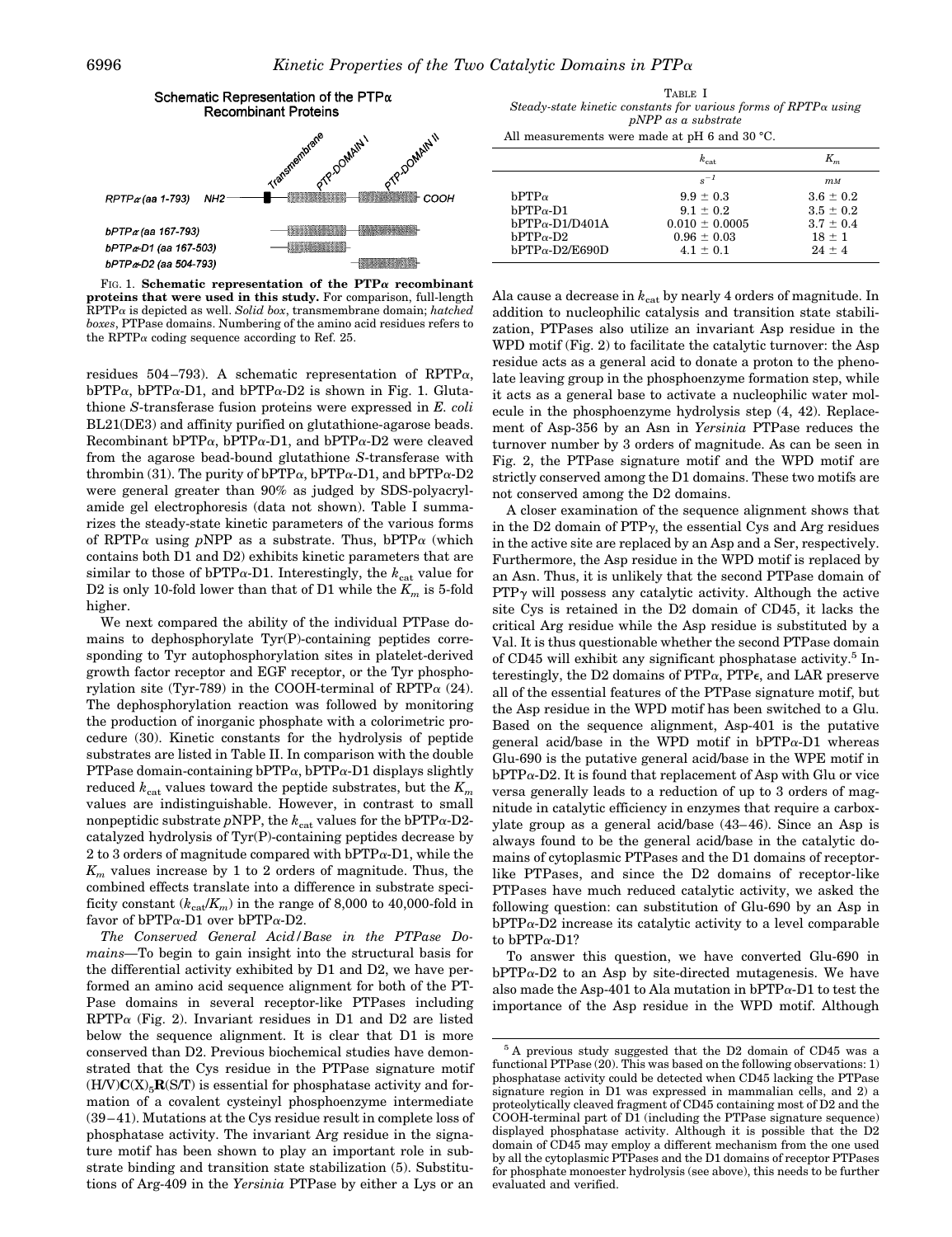| TABLE II                                                                               |
|----------------------------------------------------------------------------------------|
| Summary of kinetic constants with $\mathrm{Tyr}(P)$ -containing peptides as substrates |
| $m_{\text{tot}}$ more made at $n_{\text{H}}$ $\alpha$ and 20.80                        |

|                                                                                                                                                                                                                                                                                                                                                                                                                                                                                                                                                                                                                                                                                                                                                                                                                                                                                                                                                                                                                                                                                                                                                                                                                                                                                                                                                                                                                                                                                                                                                                      | All measurements were made at pH 6 and 30 °C.                                                                                                                                           |                                                                                                                                                                            |                                |                                            |
|----------------------------------------------------------------------------------------------------------------------------------------------------------------------------------------------------------------------------------------------------------------------------------------------------------------------------------------------------------------------------------------------------------------------------------------------------------------------------------------------------------------------------------------------------------------------------------------------------------------------------------------------------------------------------------------------------------------------------------------------------------------------------------------------------------------------------------------------------------------------------------------------------------------------------------------------------------------------------------------------------------------------------------------------------------------------------------------------------------------------------------------------------------------------------------------------------------------------------------------------------------------------------------------------------------------------------------------------------------------------------------------------------------------------------------------------------------------------------------------------------------------------------------------------------------------------|-----------------------------------------------------------------------------------------------------------------------------------------------------------------------------------------|----------------------------------------------------------------------------------------------------------------------------------------------------------------------------|--------------------------------|--------------------------------------------|
|                                                                                                                                                                                                                                                                                                                                                                                                                                                                                                                                                                                                                                                                                                                                                                                                                                                                                                                                                                                                                                                                                                                                                                                                                                                                                                                                                                                                                                                                                                                                                                      | Substrate/enzyme                                                                                                                                                                        | $k_{\mathrm{cat}}$                                                                                                                                                         | $K_m$                          | $k_{\rm cat}/K_m$                          |
|                                                                                                                                                                                                                                                                                                                                                                                                                                                                                                                                                                                                                                                                                                                                                                                                                                                                                                                                                                                                                                                                                                                                                                                                                                                                                                                                                                                                                                                                                                                                                                      |                                                                                                                                                                                         | $s^{-1}$                                                                                                                                                                   | $m$ <sub>M</sub>               | $M^{-1} s^{-1}$                            |
| DTSSVLpYTAVQ (PDGFR <sup>1003-1013</sup> )                                                                                                                                                                                                                                                                                                                                                                                                                                                                                                                                                                                                                                                                                                                                                                                                                                                                                                                                                                                                                                                                                                                                                                                                                                                                                                                                                                                                                                                                                                                           |                                                                                                                                                                                         |                                                                                                                                                                            |                                |                                            |
| $bPTP\alpha$                                                                                                                                                                                                                                                                                                                                                                                                                                                                                                                                                                                                                                                                                                                                                                                                                                                                                                                                                                                                                                                                                                                                                                                                                                                                                                                                                                                                                                                                                                                                                         |                                                                                                                                                                                         | $34 \pm 1$                                                                                                                                                                 | $0.18 \pm 0.02$                | $(1.9 \pm 0.2) \times 10^5$                |
| $bPTP\alpha-D1$<br>$bPTP\alpha-D2$                                                                                                                                                                                                                                                                                                                                                                                                                                                                                                                                                                                                                                                                                                                                                                                                                                                                                                                                                                                                                                                                                                                                                                                                                                                                                                                                                                                                                                                                                                                                   |                                                                                                                                                                                         | $26 \pm 1$<br>$0.011 \pm 0.001$                                                                                                                                            | $0.15 \pm 0.02$                | $(1.7 \pm 0.2) \times 10^5$<br>$7.3 \pm 2$ |
| $bPTP\alpha-D2/E690D$                                                                                                                                                                                                                                                                                                                                                                                                                                                                                                                                                                                                                                                                                                                                                                                                                                                                                                                                                                                                                                                                                                                                                                                                                                                                                                                                                                                                                                                                                                                                                |                                                                                                                                                                                         | $0.038 \pm 0.002$                                                                                                                                                          | $1.5 \pm 0.3$<br>$1.4 \pm 0.3$ | $27 \pm 6$                                 |
| EGDNDpYIIPL (PDGFR <sup>1016-1025</sup> )                                                                                                                                                                                                                                                                                                                                                                                                                                                                                                                                                                                                                                                                                                                                                                                                                                                                                                                                                                                                                                                                                                                                                                                                                                                                                                                                                                                                                                                                                                                            |                                                                                                                                                                                         |                                                                                                                                                                            |                                |                                            |
| $bPTP\alpha$                                                                                                                                                                                                                                                                                                                                                                                                                                                                                                                                                                                                                                                                                                                                                                                                                                                                                                                                                                                                                                                                                                                                                                                                                                                                                                                                                                                                                                                                                                                                                         |                                                                                                                                                                                         | $21 \pm 0.6$                                                                                                                                                               | $0.37 \pm 0.02$                | $(0.57 \pm 0.06) \times 10^5$              |
| $bPTP\alpha-D1$                                                                                                                                                                                                                                                                                                                                                                                                                                                                                                                                                                                                                                                                                                                                                                                                                                                                                                                                                                                                                                                                                                                                                                                                                                                                                                                                                                                                                                                                                                                                                      |                                                                                                                                                                                         | $14 \pm 0.3$                                                                                                                                                               | $0.32 \pm 0.01$                | $(0.44 \pm 0.04) \times 10^5$              |
| $bPTP\alpha-D2$                                                                                                                                                                                                                                                                                                                                                                                                                                                                                                                                                                                                                                                                                                                                                                                                                                                                                                                                                                                                                                                                                                                                                                                                                                                                                                                                                                                                                                                                                                                                                      |                                                                                                                                                                                         | $0.0074 \pm 0.0005$                                                                                                                                                        | $3.0 \pm 0.3$                  | $2.5 \pm 0.3$                              |
| $bPTP\alpha-D2/E690D$                                                                                                                                                                                                                                                                                                                                                                                                                                                                                                                                                                                                                                                                                                                                                                                                                                                                                                                                                                                                                                                                                                                                                                                                                                                                                                                                                                                                                                                                                                                                                |                                                                                                                                                                                         | $0.032 \pm 0.016$                                                                                                                                                          | $3.2 \pm 1.7$                  | $10 \pm 7$                                 |
| Ac-DAFSDpYANFK (PTP $\alpha^{784-793}$ )                                                                                                                                                                                                                                                                                                                                                                                                                                                                                                                                                                                                                                                                                                                                                                                                                                                                                                                                                                                                                                                                                                                                                                                                                                                                                                                                                                                                                                                                                                                             |                                                                                                                                                                                         |                                                                                                                                                                            |                                |                                            |
| $bPTP\alpha$                                                                                                                                                                                                                                                                                                                                                                                                                                                                                                                                                                                                                                                                                                                                                                                                                                                                                                                                                                                                                                                                                                                                                                                                                                                                                                                                                                                                                                                                                                                                                         |                                                                                                                                                                                         | $13 \pm 1$                                                                                                                                                                 | $0.27 \pm 0.05$                | $(0.48 \pm 0.1) \times 10^5$               |
| $bPTP\alpha-D1$                                                                                                                                                                                                                                                                                                                                                                                                                                                                                                                                                                                                                                                                                                                                                                                                                                                                                                                                                                                                                                                                                                                                                                                                                                                                                                                                                                                                                                                                                                                                                      |                                                                                                                                                                                         | $9.7 \pm 0.6$                                                                                                                                                              | $0.29 \pm 0.04$                | $(0.33 \pm 0.05) \times 10^5$              |
| $bPTP\alpha-D2$<br>$bPTP\alpha-D2/E690D$                                                                                                                                                                                                                                                                                                                                                                                                                                                                                                                                                                                                                                                                                                                                                                                                                                                                                                                                                                                                                                                                                                                                                                                                                                                                                                                                                                                                                                                                                                                             |                                                                                                                                                                                         | $0.025 \pm 0.003$                                                                                                                                                          | $5.9 \pm 0.9$                  | $4.2 \pm 0.8$<br>$12 \pm 2$                |
| DADEpYLIPQQG (EGFR <sup>988-998</sup> )                                                                                                                                                                                                                                                                                                                                                                                                                                                                                                                                                                                                                                                                                                                                                                                                                                                                                                                                                                                                                                                                                                                                                                                                                                                                                                                                                                                                                                                                                                                              |                                                                                                                                                                                         | $0.066 \pm 0.006$                                                                                                                                                          | $5.5 \pm 0.7$                  |                                            |
| $bPTP\alpha-D1$                                                                                                                                                                                                                                                                                                                                                                                                                                                                                                                                                                                                                                                                                                                                                                                                                                                                                                                                                                                                                                                                                                                                                                                                                                                                                                                                                                                                                                                                                                                                                      |                                                                                                                                                                                         | $9.1 \pm 0.3$                                                                                                                                                              | $0.060 \pm 0.006$              | $(1.5 \pm 0.2) \times 10^5$                |
| $bPTP\alpha-D2$                                                                                                                                                                                                                                                                                                                                                                                                                                                                                                                                                                                                                                                                                                                                                                                                                                                                                                                                                                                                                                                                                                                                                                                                                                                                                                                                                                                                                                                                                                                                                      |                                                                                                                                                                                         | $0.017 \pm 0.020$                                                                                                                                                          | $4.5 \pm 3.2$                  | $3.8 \pm 4.2$                              |
| TAENAEpYLRV (EGFR <sup>1167-1176</sup> )                                                                                                                                                                                                                                                                                                                                                                                                                                                                                                                                                                                                                                                                                                                                                                                                                                                                                                                                                                                                                                                                                                                                                                                                                                                                                                                                                                                                                                                                                                                             |                                                                                                                                                                                         |                                                                                                                                                                            |                                |                                            |
| $bPTP\alpha-D1$                                                                                                                                                                                                                                                                                                                                                                                                                                                                                                                                                                                                                                                                                                                                                                                                                                                                                                                                                                                                                                                                                                                                                                                                                                                                                                                                                                                                                                                                                                                                                      |                                                                                                                                                                                         | $6.1 \pm 0.3$                                                                                                                                                              | $0.22 \pm 0.04$                | $(0.28 \pm 0.05) \times 10^5$              |
| $bPTP\alpha-D2$                                                                                                                                                                                                                                                                                                                                                                                                                                                                                                                                                                                                                                                                                                                                                                                                                                                                                                                                                                                                                                                                                                                                                                                                                                                                                                                                                                                                                                                                                                                                                      |                                                                                                                                                                                         | $0.0061 \pm 0.0007$                                                                                                                                                        | $1.7 \pm 0.10$                 | $3.6 \pm 0.4$                              |
| (140)<br>NREKNRYPNILPNDHSRVIL--------SQLDGIPCSDYINASYIDGYKEKNKFIAAQGPKQETVNDFWRMVWEQKSATIVMLTNLKERK<br>$h$ PTP $\varepsilon$ -D1<br>(675)<br>$hCD45-D1$<br>NQNKNRYVDILPYDYNRVEL--------SEINGDAGSNYINASYIDGFKEPRKYIAAQGPRDETVDDFWRMIWEQKATVIVMVTRCEEGN<br>(1365)<br>hLAR-D1<br>NKPKNRYANVIAYDHSRVIL-------TSIDGVPGSDYINANYIDGYRKQNAYIATQGPLPETMGDFWRMVWEQRTATVVMMTRLEEKS<br>$hPTP\gamma-D1$<br>(874)<br>NKHKNRYINILAYDHSRVKL------RPLPGKDSKHSDYINANYVDGYNKAKAYIATQGPLKSTFEDFWRMIWEQNTGIIVMITNLVEKG<br>(549)<br>NMKKNRVLQIIPYEFNRVII--------PVKRGEENTDYVNASFIDGYRQKDSYIASQGPLLHTIEDFWRMIWEWKSCSIVMLTELEERG<br>$m$ PTP $\alpha$ -D2<br>(432)<br>NMKKARVIQIIPYDFNRVIL--------SMKRGQEYTDYINASFIDGYRQKDYFIATQGPLAHTVEDFWRMIWEWKSHTIVMLTEVQERE<br>$hPTP\epsilon - D2$<br>(977)<br>hCD45-D2<br>PYDYNRVPLKHELEMSKESEHDSDESSDDDSDSEEPSKYINASFIMSYWKPEVMIAAQGPLKETIGDFWQMIFQRKVKVIVMLTELKHGD<br>hLAR-D2<br>(1654)<br>NKFKNRLVNIMPYELTRVCL--------QPIRGVEGSDYINASFLDGYRQQKAYIATQGPLAESTEDFWRMLWEHNSTIIVMLTKLREMG<br>hPTPy-D2<br>(1175)<br>NKEKNRNSSVVPSERARVGL-------APLPGMKGTDYINASYIMGYYRSNEFIITQHPLPHTTKDFWRMIWDHNAQIIVMLPDNQSL-<br>Conserved-D1<br>------YINA----G-------IA-QGP---T--DFWRM-WEQ-----VM-T---E--<br>N--KNRY------D--RV-L<br>Conserved-D2<br>---YINAS----Y------I--Q-PL-----DFW-M--------IVML<br>$m$ PTP $\alpha$ -D1<br>(338)<br>ECKCAQYWP--DQGCWTYGNVRVSVEDVTVLVDYTVRKFCIQQVGD-------VTNRKPQRLITQFHFTSWPDFGVPFTPIGMLKFLKKV<br>(222)<br>EEKCHQYWP--DQGCWTYGNIRVCVEDCVVLVDYTIRKFCIQPQL--------PDGCKAPRLVSQLHFTSWPDFGVPFTPIGMLKFLKKV<br>$h$ PTP $\varepsilon$ -D1 |                                                                                                                                                                                         |                                                                                                                                                                            |                                |                                            |
| (757)<br>hCD45-D1                                                                                                                                                                                                                                                                                                                                                                                                                                                                                                                                                                                                                                                                                                                                                                                                                                                                                                                                                                                                                                                                                                                                                                                                                                                                                                                                                                                                                                                                                                                                                    | RNKCAEYWPSMEEGTRAFGDVVVKINQHKRCPDYIIQKLNIVN----------KKEKATGREVTHIQFTSWPDHGVPEDPHLLLKLRRRV<br>RVKCDQYWP--ARGTETCGLIQVTLLDTVELATYTVRTFALH----------KSGSSEKRE1RQFQFMAWPDHGVPEYPTPILAFLRRV |                                                                                                                                                                            |                                |                                            |
| (1447)<br>hLAR-D1<br>(958)<br>$h$ PTP $\gamma$ -D1                                                                                                                                                                                                                                                                                                                                                                                                                                                                                                                                                                                                                                                                                                                                                                                                                                                                                                                                                                                                                                                                                                                                                                                                                                                                                                                                                                                                                                                                                                                   |                                                                                                                                                                                         | RRKCDQYWP--TENSEEYGNIIVTLKSTKIHACYTVRRFSIRNTKVKKGQKGNPKGRQNERVVIQYHYTQWPDMGVPEYALPVLTFVRRS                                                                                 |                                |                                            |
|                                                                                                                                                                                                                                                                                                                                                                                                                                                                                                                                                                                                                                                                                                                                                                                                                                                                                                                                                                                                                                                                                                                                                                                                                                                                                                                                                                                                                                                                                                                                                                      |                                                                                                                                                                                         |                                                                                                                                                                            |                                |                                            |
| (631)<br>$mPTP0-D2$                                                                                                                                                                                                                                                                                                                                                                                                                                                                                                                                                                                                                                                                                                                                                                                                                                                                                                                                                                                                                                                                                                                                                                                                                                                                                                                                                                                                                                                                                                                                                  |                                                                                                                                                                                         | QEKCAQYWP--SDGLVSYGDITVELKKEEECESYTVRDLLVT----------NTRENKSRQIRQFHFHGWPEVGIPSDGKGMINIIAAV                                                                                  |                                |                                            |
| (514)<br>$h$ PTP $\varepsilon$ -D2                                                                                                                                                                                                                                                                                                                                                                                                                                                                                                                                                                                                                                                                                                                                                                                                                                                                                                                                                                                                                                                                                                                                                                                                                                                                                                                                                                                                                                                                                                                                   |                                                                                                                                                                                         | QDKCYQYWP--TEGSVTHGEITIEIKNDTLSEAISIRDFLVTLNQPQ------ARQEEQVRVVRQFHFHGWPEIGIPAEGKGMIDLIAAV                                                                                 |                                |                                            |
| (1067)<br>hCD45-D2                                                                                                                                                                                                                                                                                                                                                                                                                                                                                                                                                                                                                                                                                                                                                                                                                                                                                                                                                                                                                                                                                                                                                                                                                                                                                                                                                                                                                                                                                                                                                   |                                                                                                                                                                                         | QEICAQYWG--EGKQTYGDIEVDLKDTDKSST-YTLRVFELR-----------HSKRKDSRTVYQYQYTNWSVEQLPAEPKELISMIQVV                                                                                 |                                |                                            |
| (1736)<br>hLAR-D2                                                                                                                                                                                                                                                                                                                                                                                                                                                                                                                                                                                                                                                                                                                                                                                                                                                                                                                                                                                                                                                                                                                                                                                                                                                                                                                                                                                                                                                                                                                                                    |                                                                                                                                                                                         | REKCHQYWP--AERSARYQYFVVDPMAEYNMPQYILREFKVT----------DARDGQSRTIRQFQFTDWPEQGVPKTGEGFIDFIGQV                                                                                  |                                |                                            |
| $hPTP\gamma - D2$ (1257)                                                                                                                                                                                                                                                                                                                                                                                                                                                                                                                                                                                                                                                                                                                                                                                                                                                                                                                                                                                                                                                                                                                                                                                                                                                                                                                                                                                                                                                                                                                                             |                                                                                                                                                                                         | AEDEFVYWP--SREESMNCEAFTVTLISKDRLCLSNEEQIIIHDFILE-----ATQDDYVLEVRHFQCPKWPNPDAPISSTFELINVIKE                                                                                 |                                |                                            |
| Conserved-D1                                                                                                                                                                                                                                                                                                                                                                                                                                                                                                                                                                                                                                                                                                                                                                                                                                                                                                                                                                                                                                                                                                                                                                                                                                                                                                                                                                                                                                                                                                                                                         |                                                                                                                                                                                         |                                                                                                                                                                            |                                |                                            |
| Conserved-D2                                                                                                                                                                                                                                                                                                                                                                                                                                                                                                                                                                                                                                                                                                                                                                                                                                                                                                                                                                                                                                                                                                                                                                                                                                                                                                                                                                                                                                                                                                                                                         |                                                                                                                                                                                         |                                                                                                                                                                            |                                |                                            |
|                                                                                                                                                                                                                                                                                                                                                                                                                                                                                                                                                                                                                                                                                                                                                                                                                                                                                                                                                                                                                                                                                                                                                                                                                                                                                                                                                                                                                                                                                                                                                                      |                                                                                                                                                                                         |                                                                                                                                                                            |                                |                                            |
|                                                                                                                                                                                                                                                                                                                                                                                                                                                                                                                                                                                                                                                                                                                                                                                                                                                                                                                                                                                                                                                                                                                                                                                                                                                                                                                                                                                                                                                                                                                                                                      |                                                                                                                                                                                         | $\bullet$<br>$\bullet$                                                                                                                                                     |                                |                                            |
| $m$ PTP $\alpha$ -D1<br>(419)<br>hPTPs-D1<br>(302)                                                                                                                                                                                                                                                                                                                                                                                                                                                                                                                                                                                                                                                                                                                                                                                                                                                                                                                                                                                                                                                                                                                                                                                                                                                                                                                                                                                                                                                                                                                   |                                                                                                                                                                                         | KACNPQ---------YAGAIVVHCSAGVGRTGTFVVIDAMLDMMH-SERKVDVYGFVSRIRAQRCQMVQTDMQYVFIYQALLE<br>KTLNPV---------HAGPIVVHCSAGVGRTGTFIVIDAMMAMMH-AEQKVDVFEFVSRIRNQRPQMVQTDMQYTFIYQALLE |                                |                                            |
| hCD45-D1<br>(847)                                                                                                                                                                                                                                                                                                                                                                                                                                                                                                                                                                                                                                                                                                                                                                                                                                                                                                                                                                                                                                                                                                                                                                                                                                                                                                                                                                                                                                                                                                                                                    |                                                                                                                                                                                         | NAFSNF--------FSGPIVVHCSAGVGRTGTYIGIDAMLEGLE-AENKVDVYGYVVKLRRQRCLMVQVEAQYILIHQALVE                                                                                         |                                |                                            |
| hLAR-D1<br>(1524)                                                                                                                                                                                                                                                                                                                                                                                                                                                                                                                                                                                                                                                                                                                                                                                                                                                                                                                                                                                                                                                                                                                                                                                                                                                                                                                                                                                                                                                                                                                                                    |                                                                                                                                                                                         | KACNPL--------DAGPMVVHCSAGVGRTGCFIVIDAMLERMK-HEKTVDIYGHVTCMRSQRNYMVQTEDQYVFIHEALLE                                                                                         |                                |                                            |
| $hPTP\gamma-D1$ (1046)                                                                                                                                                                                                                                                                                                                                                                                                                                                                                                                                                                                                                                                                                                                                                                                                                                                                                                                                                                                                                                                                                                                                                                                                                                                                                                                                                                                                                                                                                                                                               |                                                                                                                                                                                         | SAARMP---------ETGPVLVHCSAGVGRTGTYIVIDSMLQQIK-DKSTVNVLGFLKHIRTQRNYLVQTEEQYIFIHDALLE                                                                                        |                                |                                            |
|                                                                                                                                                                                                                                                                                                                                                                                                                                                                                                                                                                                                                                                                                                                                                                                                                                                                                                                                                                                                                                                                                                                                                                                                                                                                                                                                                                                                                                                                                                                                                                      |                                                                                                                                                                                         |                                                                                                                                                                            |                                |                                            |
| $m$ PTP $\alpha$ -D2<br>(708)                                                                                                                                                                                                                                                                                                                                                                                                                                                                                                                                                                                                                                                                                                                                                                                                                                                                                                                                                                                                                                                                                                                                                                                                                                                                                                                                                                                                                                                                                                                                        |                                                                                                                                                                                         | QKQQQQ--------SGNHPITVHCSAGAGRTGTFCALSTVLERVKWAEGILDVFQTVKSLRLQRPHMVQTLEQYEFCYKVVQE                                                                                        |                                |                                            |
| (596)<br>$hPPPE-D2$                                                                                                                                                                                                                                                                                                                                                                                                                                                                                                                                                                                                                                                                                                                                                                                                                                                                                                                                                                                                                                                                                                                                                                                                                                                                                                                                                                                                                                                                                                                                                  |                                                                                                                                                                                         | QKQQQQ--------TGNHPITVHCSAGAGRTGTFIALSNILERVK-AEGLLDVFQAVKSLRLQRPHMVQTLEQYEFCYKVVOD                                                                                        |                                |                                            |
| $hCD45-D2$<br>(1143)                                                                                                                                                                                                                                                                                                                                                                                                                                                                                                                                                                                                                                                                                                                                                                                                                                                                                                                                                                                                                                                                                                                                                                                                                                                                                                                                                                                                                                                                                                                                                 |                                                                                                                                                                                         | KQKLPQKNSSEGNKHHKSTPLIHCRDGSQQTGIFCALLNLLESAE-TEEVVDIFQVVKALRKARLGMVSTFEQYQFLYDVIAS                                                                                        |                                |                                            |
| (1813)<br>hLAR-D2                                                                                                                                                                                                                                                                                                                                                                                                                                                                                                                                                                                                                                                                                                                                                                                                                                                                                                                                                                                                                                                                                                                                                                                                                                                                                                                                                                                                                                                                                                                                                    |                                                                                                                                                                                         | HKTKEQ-------FGQDGPITVHCSAGVGRTGVFITLSIVLERMR-YEGVVDMFQTVKTLRTQRPAMVQTEDQYQLCYRAALE                                                                                        |                                |                                            |
| $h$ PTP $\gamma$ -D2<br>(1340)                                                                                                                                                                                                                                                                                                                                                                                                                                                                                                                                                                                                                                                                                                                                                                                                                                                                                                                                                                                                                                                                                                                                                                                                                                                                                                                                                                                                                                                                                                                                       |                                                                                                                                                                                         | EALTRD---------GPTIVHDEYGAVSAGMLCALTTLSQQLE-NENAVDVFQVAKMINLMRPGVFTDIEQYOFIYKARLS                                                                                          |                                |                                            |
|                                                                                                                                                                                                                                                                                                                                                                                                                                                                                                                                                                                                                                                                                                                                                                                                                                                                                                                                                                                                                                                                                                                                                                                                                                                                                                                                                                                                                                                                                                                                                                      |                                                                                                                                                                                         |                                                                                                                                                                            |                                |                                            |
| Conserved-D1<br>Conserved-D2                                                                                                                                                                                                                                                                                                                                                                                                                                                                                                                                                                                                                                                                                                                                                                                                                                                                                                                                                                                                                                                                                                                                                                                                                                                                                                                                                                                                                                                                                                                                         |                                                                                                                                                                                         | ----------------G---VHCSAGVGRTG----ID-M-----------V----------R-QR---VQ---QY--I--AL-E                                                                                       |                                |                                            |
|                                                                                                                                                                                                                                                                                                                                                                                                                                                                                                                                                                                                                                                                                                                                                                                                                                                                                                                                                                                                                                                                                                                                                                                                                                                                                                                                                                                                                                                                                                                                                                      |                                                                                                                                                                                         |                                                                                                                                                                            |                                |                                            |

FIG. 2. **Sequence alignment of the PTPase domains of mouse PTP**<sup>a</sup> **(25), human PTP**<sup>e</sup> **(7), human CD45 (36), human LAR (37), and human PTP**<sub>Y</sub> (38). The invariant Cys and Arg residues in the PTPase signature motif, and the invariant Asp residue in the WPD motif are highlighted by an *asterisk* (\*).

similar site-directed mutagenesis experiments with the invariant Asp residue have been performed with intracellular PTPases (4, 47), such experiments have not been done with receptor-like PTPases. Both bPTPa-D1/D401A and bPTPa-D2/ E690D were expressed and purified similarly to near homogeneity as described for the wild-type D1 and D2. Using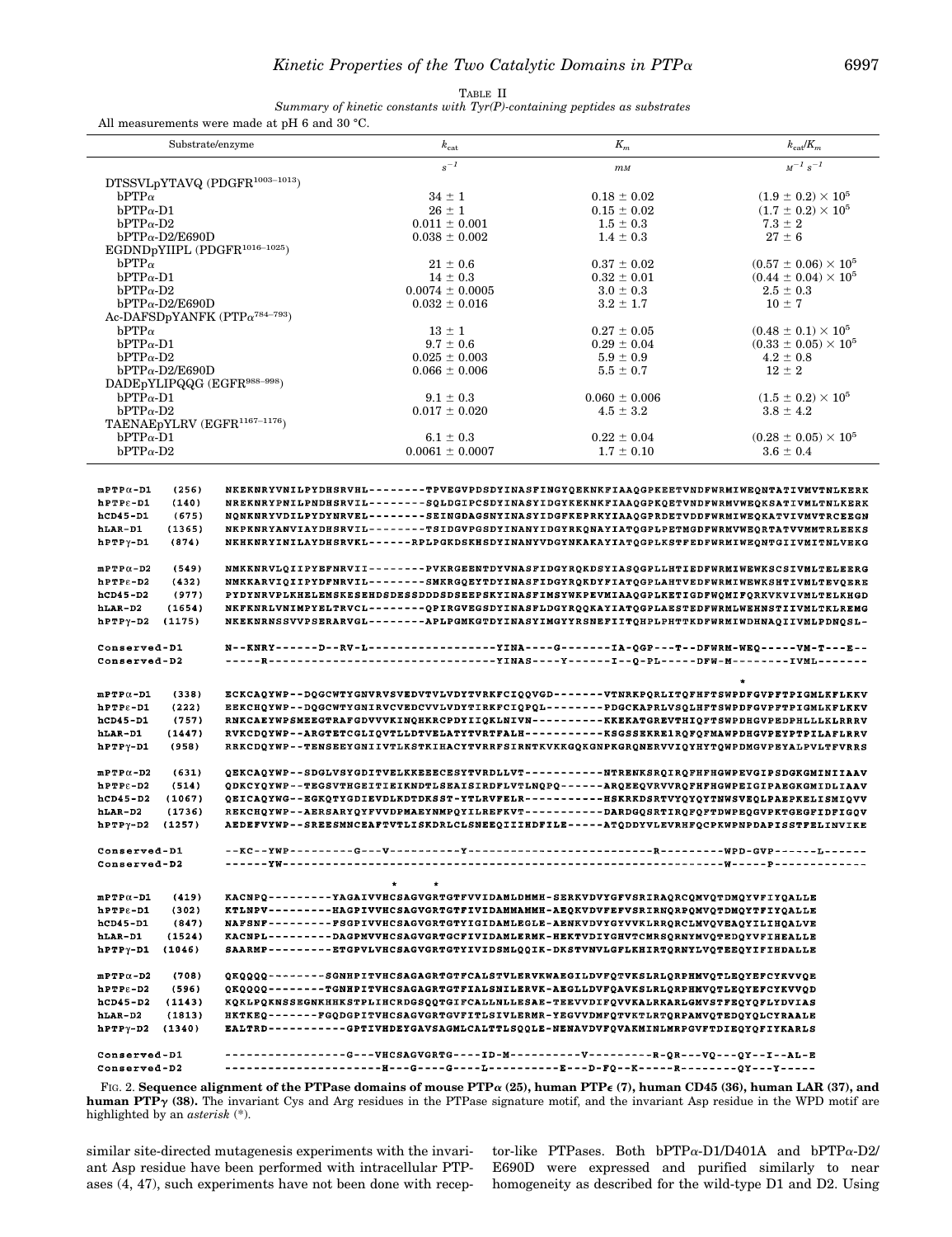| TABLE III                                                      |
|----------------------------------------------------------------|
| Inhibition by phosphate, arsenate, vanadate, and p-nitrophenol |
| All measurements were made at pH 6 and 30 °C.                  |

| Inhibitor/enzyme       | Inhibition constant<br>$(K_i)$ | Inhibition pattern |
|------------------------|--------------------------------|--------------------|
|                        | $m_M$                          |                    |
| Phosphate              |                                |                    |
| $bPTP\alpha$           | $130 \pm 16$                   | Competitive        |
| $bPTP\alpha-D1$        | $120 \pm 16$                   | Competitive        |
| $bPTP\alpha-D2$        | $74 \pm 5$                     | Competitive        |
| $bPTP\alpha$ -D2/E690D | $37 \pm 4$                     | Competitive        |
|                        |                                |                    |
| Arsenate               |                                |                    |
| $bPTP\alpha$           | $0.32 \pm 0.02$                | Competitive        |
| $bPTP\alpha-D1$        | $0.25 \pm 0.01$                | Competitive        |
| $bPTP\alpha-D2$        | $8.1 \pm 0.3$                  | Competitive        |
| $bPTP\alpha$ -D2/E690D | $8.3 \pm 0.2$                  | Competitive        |
| Vanadate               |                                |                    |
|                        |                                |                    |
| $bPTP\alpha$           | $0.0049 \pm 0.0003$            | Competitive        |
| $bPTP\alpha - D1$      | $0.0055 \pm 0.0007$            | Competitive        |
| b $PTP\alpha$ -D2      | $1.9 \pm 0.4$                  | Competitive        |
| $bPTP\alpha-D2/E690D$  | $1.0 \pm 0.1$                  | Competitive        |
| $p$ -Nitrophenol       |                                |                    |
| $bPTP\alpha$           | $61 \pm 14$                    |                    |
|                        |                                | Noncompetitive     |
| $bPTP\alpha-D1$        | $55 \pm 12$                    | Noncompetitive     |
| $bPTP\alpha-D2$        | $43 \pm 15$                    | Noncompetitive     |

 $p\!rm NPP}$  as a substrate, the  $k_{\rm cat}$  for bPTPa-D1/D401A is 900-fold slower than that of wild-type bPTP $\alpha$ -D1, while the  $K_m$  for  $bPTP\alpha-D1/D401A$  is identical to that of  $bPTP\alpha-D1$  (Table I). These results are similar to those observed with cytoplasmic PTPases and suggest that Asp-401 is indeed important for the activity of D1 and that a common catalytic strategy is shared by both the receptor-like and soluble PTPases.

Asp substitution for Glu at  $690$  in bPTP $\alpha$ -D2 has modest effects on the kinetic parameters using *p*NPP as a substrate (Table I). A 4-fold increase in  $k_{\text{cat}}$  and nearly identical  $K_m$  were observed for  $bPTP\alpha-D2/E690D$  when compared with the wildtype D2. In fact, bPTP $\alpha$ -D2/E690D has a  $k_{\text{cat}}$  value that is only 2-fold lower than that of  $bPTP\alpha-D1$  using  $pNPP$  as a substrate. Similar results were obtained with the Tyr(P)-containing peptides (Table II), namely D2/E690D displays 3-4-fold higher  $k_{\text{cat}}$ value and identical  $K_m$  value in comparison with the native  $D2$ domain. However, the  $k_{\text{cat}}$  and  $k_{\text{cat}}/K_m$  values of bPTP $\alpha$ -D2/ E690D toward Tyr(P)-containing peptides are still 3 and 4 orders of magnitude lower when compared with  $bPTP\alpha-D1$ (Table II). These results suggest that substitution of Glu-690 for an Asp in D2 may not be the main cause that D2 is a much less efficient phosphatase than D1 toward phosphopeptide substrates.

*Inhibition by Inorganic Phosphate, Arsenate, Vanadate, and p-Nitrophenol—*Inhibition constants were determined for inorganic phosphate, arsenate, vanadate, and *p*-nitrophenol at pH 6.0 (Table III). In general, effects of inhibitors to bPTP $\alpha$ -D1catalyzed reaction are similar to that catalyzed by the double domain construct  $bPTP\alpha$ . Substitution of Glu-690 by an Asp does not enhance significantly the affinity of  $bPTP\alpha-D2$  toward the oxyanions. Oxyanions were competitive inhibitors with respect to *p*NPP, whereas *p*-nitrophenol was noncompetitive. The pattern of product (phosphate and *p*-nitrophenol) inhibition suggests that D1 and D2 utilize a similar kinetic scheme (Scheme 1), particularly in terms of the order of addition of substrates and release of products (33). Inorganic phosphate usually shows  $K_i$  values around  $1-5$  mm against PTPases  $(33, 12)$ 42, 48). Compared with other PTPases,  $bPTP\alpha-D1$  binds phosphate with an unusually weak affinity  $(K_i = 120 \text{ mm})$  which is even 2-fold lower than bPTP $\alpha$ -D2. Arsenate binds to bPTP $\alpha$ -D1 and  $bPTP\alpha-D2$  more tightly than phosphate, however, the in-

$$
E + \text{ROPO}_3^2 \xrightarrow[k_1]{k_1} E \cdot \text{ROPO}_3^2 \xrightarrow[k_2]{k_2} E - P \xrightarrow[k_3]{k_3} E + P_i
$$

SCHEME 1. This scheme depicts a minimal kinetic mechanism for the PTPase-catalyzed reaction, which is composed of substrate binding, followed by two chemical steps, phosphorylation  $(k_2)$  and dephosphoryl- $\tilde{R}$  ation  $(k_3)$  of the enzyme; where  $\tilde{E}$  is the enzyme,  $\tilde{R}$   $\tilde{O}$  $PO_3^{2-}$  the substrate,  $E \cdot \text{ROPO}_3^{2-}$  the enzyme-substrate Michaelis complex,  $E \cdot P$  the phosphoenzyme intermediate, *ROH* the phenol or dephosphorylated peptide, and  $P_i$  inorganic phosphate.

crease in affinity is seen greater with  $bPTP\alpha-D1$  than  $bPTP\alpha$ -D2. Thus, arsenate inhibits the  $bPTP\alpha-D1$ -catalyzed reaction  $(K<sub>i</sub> = 0.25$  mm) 30-fold more potently than the bPTP $\alpha$ -D2catalyzed reaction.

Vanadate is by far the most potent small molecule inhibitor for PTPases. Because vanadate can adopt five-coordinate structures readily, it was expected that a covalent bond can be formed between the active site thiol and the vanadium atom. The structure of *Yersinia* PTPase complexed with vanadate revealed continuous electron density between the bound anion and the active site Cys-403, consistent with a covalent bond (49). Indeed, vanadate in the active site adopts a slightly distorted trigonal bipyramidal geometry that resembles the transition state for the hydrolysis of the thiophosphate enzyme intermediate in the PTPase-catalyzed reaction (6, 50). Previous studies with vanadate have often included EDTA in the assay buffers. Since EDTA forms a very stable 1:1 complex with vanadate even at micromolar concentrations of both EDTA and vanadate (51), the presence of EDTA in the assay solution will reduce the free vanadate concentration. Here we performed all of our inhibition experiments with vanadate in the absence of EDTA. Vanadate shows an apparent  $K_i$  of 5.5  $\mu$ M toward  $bPTP\alpha-D1$  whereas the  $K_i$  for  $bPTP\alpha-D2$  is 1.9 mm. Thus,  $bPTP\alpha-D1$  binds vanadate 350-fold tighter than  $bPTP\alpha-D2$ . Furthermore,  $bPTP\alpha-D1$  binds vanadate (a crude transition state analog) 22,000-fold more tightly than phosphate (a crude substrate analog), while  $bPTP\alpha-D2$  binds vanadate only 40-fold more tightly than phosphate. Since one of the major means an enzyme utilizes to catalyze a reaction is via transition state stabilization, it is understandable that  $bPTP\alpha-D1$  is a better  $PTP$ ase than  $bPTP\alpha-D2$ . Because vanadate can take on different forms in solution, and because the enzyme-bound vanadate has a different structure from the tetrahedral vanadate in solution, it is very likely that the kinetically determined  $K<sub>i</sub>$  may underestimate how good a transition state analog the PTPasebound vanadate really is (52).

*pH Dependence—*The pH dependence of the steady-state kinetic parameters for the various forms of  $PTP\alpha$  were studied in detail using *p*NPP as a substrate. Within the pH range investigated,  $K_m$  values only exhibited moderate variations from those reported in Table I. The  $pH-k_{cat}$  profile is shown in Fig. 3. The line that is drawn through the experimental data is based on the nonlinear least-squares fit of the data to Equation 2.  $pK_1^{app}$ ,  $pK_2^{app}$ , and the pH-independent maximum turnover number  $k_{\text{cat}}^{\text{lim}}$  are listed in Table IV. It appears that bPTP $\alpha$ -D1 displays a similar pH rate profile to that of  $bPTP\alpha$ , except  $k_{cat}^{lim}$ for bPTP $\alpha$  is twice that of bPTP $\alpha$ -D1. Although substitution of an Asp in place of Glu-690 in  $bPTP\alpha-D2$  increase the  $k_{cat}^{lim}$  by 4-fold, it does not alter the pH rate profile. It is also clear that  $bPTP\alpha$ -D1 and  $bPTP\alpha$ -D2 display different pH rate profile: the pH optimum for bPTPa-D1-catalyzed hydrolysis of *p*NPP is 0.5 pH unit lower than that of  $bPTP\alpha-D2$ .

*Leaving Group Dependence—*We have shown above that when compared with bPTP $\alpha$ -D1, the  $k_{\text{cat}}$  and  $k_{\text{cat}}/K_m$  values of bPTPa-D2 toward *p*NPP are reduced by 10- and 50-fold, respectively (Table I). On the other hand, when Tyr(P)-containing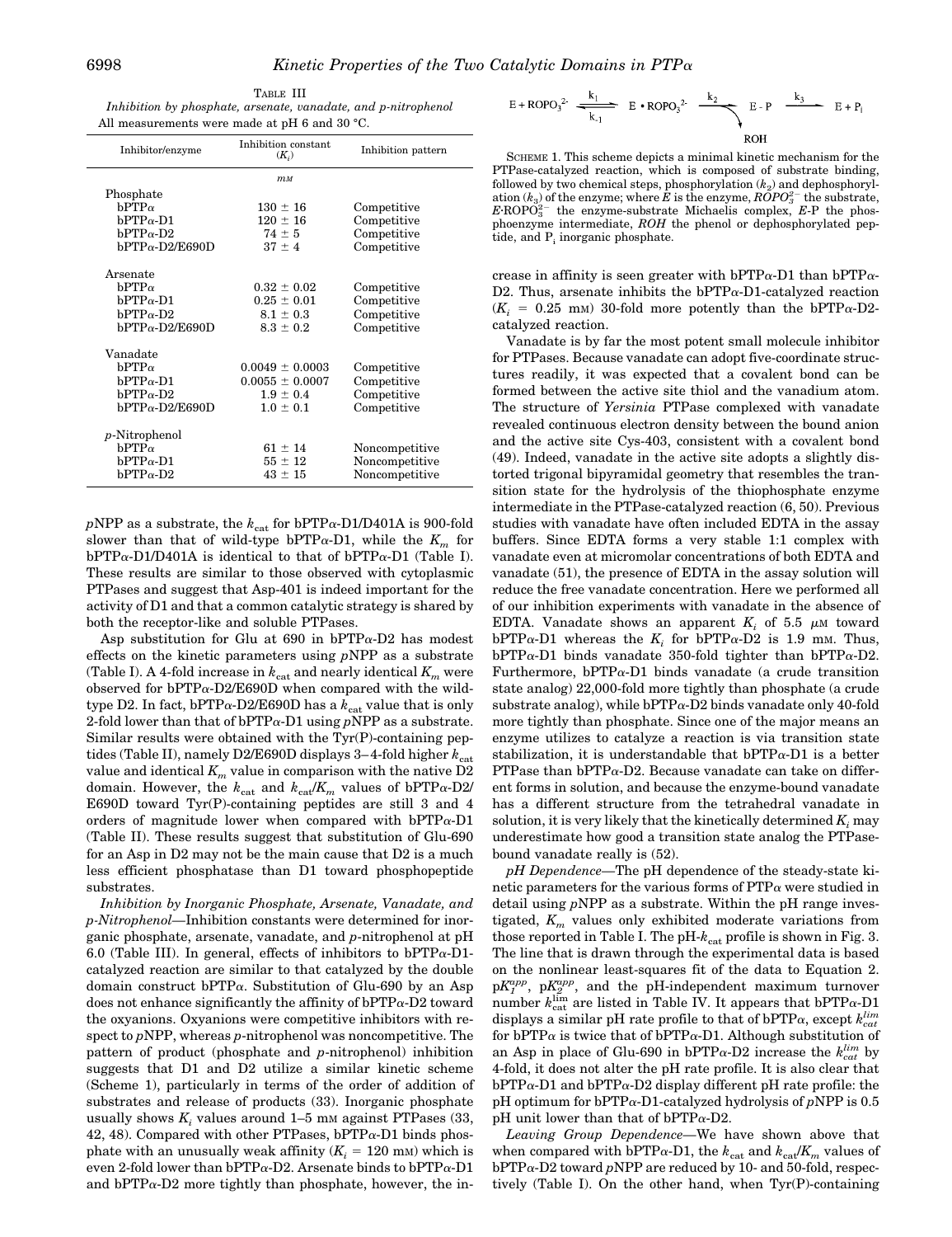

FIG. 3.  $pH$   $k_{cat}$  profile for the various forms of  $PTP\alpha$ -catalyzed **hydrolysis of** *p***NPP.**  $\bigcirc$ , bPTP $\alpha$ ;  $\Box$ , bPTP $\alpha$ -D1;  $\triangle$ , bPTP $\alpha$ -D2; and  $\triangledown$ , bPTPa-D2/E690D. The *line* that is drawn through the experimental data is based on the nonlinear least-squares fit of the data to Equation 2.

TABLE IV *Kinetic parameters for PTP*a*-catalyzed hydrolysis of pNPP at 30 °C*

| <b>PTPase</b>         | $pK_1^{\rm app}$ | $pK_2^{\rm app}$ | $k_{\mathrm{cat}}^{\mathrm{lim}}$ |
|-----------------------|------------------|------------------|-----------------------------------|
|                       |                  |                  | $s^{-1}$                          |
| $bPTP\alpha$          | $4.3 \pm 0.2$    | $5.5 \pm 0.1$    | $37 + 1$                          |
| $bPTP\alpha-D1$       | $4.3 \pm 0.1$    | $5.7 \pm 0.2$    | $18 \pm 0.4$                      |
| $bPTP\alpha-D2$       | $5.0 \pm 0.1$    | $5.7 \pm 0.1$    | $2.9 \pm 0.2$                     |
| $bPTP\alpha-D1/E690D$ | $5.0 \pm 0.1$    | $5.8 \pm 0.1$    | $12 + 1$                          |

peptides are used as substrates, up to 3 and 4 orders of magnitude reduction are observed with  $k_{\text{cat}}$  and  $k_{\text{cat}}/K_m$ , respectively (Table II). One possible explanation for this differential effects may be that Glu-690 in  $bPTP\alpha-D2$  is a weaker general acid than an Asp in  $bPTP\alpha-D1$ , so that substrates with Tyr  $(pK_a = 10.07)$  as a leaving group becomes more difficult to expel because the negative charge developed on the phenolate oxygen in the transition state (47) cannot be efficiently stabilized by Glu-690. Leaving groups in substrates such as  $pNPP$  ( $pK_a =$ 7.14) are much easier to expel since there is much less demand for general acid catalysis.

To test this hypothesis, we investigated the leaving group dependence of the PTPase-catalyzed hydrolysis of aryl phosphates. Since Tyr(P)-containing peptides are more complex and different from *p*NPP in terms of structure, we chose several low molecular weight aryl phosphates to minimize the influence on the reaction by steric effects. As shown in Fig. 4, both bPTP $\alpha$ and  $bPTP\alpha-D1$  exhibit no leaving group dependence and show very similar  $k_{\text{cat}}$  values for hydrolysis of aryl phosphates that differ markedly in their leaving group  $pK_a$  (for example,  $7.14$ for *p*-nitrophenol and 10.26 for 4-methylphenol). Interestingly,  $bPTP\alpha-D2$  and  $bPTP\alpha-D2/E690D$  display only moderate leaving group dependences, with  $\beta_{\lg}$  values of  $-0.092 \pm 0.041$  and  $-0.11 \pm 0.051$ , respectively. Thus although bPTP $\alpha$ -D2/E690D is four times more active than  $bPTP\alpha-D2$ , it does not alter the leaving group sensitivity. From these observations, it appears that the 3– 4 orders of magnitude decrease in reactivity toward Tyr(P)-containing peptides by  $bPTP\alpha-D2$  and  $bPTP\alpha-D2$ / E690D is not due to the intrinsic lower stability of the Tyr leaving group. This is because, in comparison with *p*NPP, one would only predict a 2-fold decrease in rate for phosphotyrosine based on the leaving group dependences of  $bPTP\alpha-D2$  and bPTPa-D2/E690D catalyzed aryl phosphate hydrolysis reaction.

*Peptide Substrate Amino Acid Sequence Specificity—*Substrate specificity in terms of peptide size and amino acid se-



FIG. 4. **Leaving group dependence of the various forms of PTP**a**-catalyzed phosphate monoester hydrolysis.** Compounds that are included in the plots are *p*NPP, 4-methyl umbelliferyl phosphate,  $\beta$ -naphthyl phosphate, 4-acetylphenyl phosphate, 4-ethoxycarbonylphenyl phosphate, 3-chlorophenyl phosphate, and 4-methylphenyl phosphate.  $\circ$ , bPTP $\alpha$ ,  $\Box$ , bPTP $\alpha$ -D1;  $\triangle$ , bPTP $\alpha$ -D2; and  $\triangledown$ , bPTP $\alpha$ -D2/ E690D. The *lines* that are drawn through the experimental data are generated by a linear regression method.

quence preference were investigated using Tyr(P)-containing peptides. The PTPase-catalyzed dephosphorylation reaction was continuously monitored spectrofluorimetrically (excitation at 280 nm and emission at 305 nm) at pH 6.0 and 30 °C. This assay takes advantage of the increase in fluorescence at 305 nm when the phosphate is hydrolyzed from Tyr(P) (30). At substrate concentrations  $\ll K_m$ , the Michaelis-Menten equation (Equation 1) reduces to Equation 3, and the reaction is first order with respect to [S]. With automatic data collection and nonlinear least square fit analysis, the first-order rate constant can be determined with a precision of less than 4%. The observed apparent first-order rate constant is equal to  $(k_{\text{cat}}/K_m)[E]$ , from which the substrate specificity constant  $k_{\text{cat}}/K_m$  value can be calculated by dividing the apparent firstorder rate constant with the enzyme concentration. Additional advantages of this assay include that very small amount of peptide substrate is used per reaction and that accurate substrate concentration determination is not necessary. In general, substrate concentrations were at least 15-fold lower than the  $K_m$  values (Table II) and ranged from 2 to 10  $\mu$ m. To ensure first-order kinetics, reactions were conducted at several substrate concentrations. Since the reaction is first order in nature, the same rate constant is obtained regardless the substrate concentration used. Because the  $k_{\text{cat}}/K_m$  values for  $bPTP\alpha-D2$  and  $bPTP\alpha-D2/EG90D$  are 5 orders of magnitude slower than those of  $bPTP\alpha$ , they cannot be determined by the fluorescence assay.

The peptide substrate amino acid sequence specificity was probed with Tyr(P)-containing peptides corresponding to Tyr autophosphorylation sites in platelet-derived growth factor receptor, EGF receptor, Neu oncogene, Src kinase, or RPTP $\alpha$ (Table V). The substrate specificity constants  $(k_{cat}/K_m \text{ values})$ determined by the fluorescence assay are very similar to those calculated from the ratio of  $k_{\text{cat}}$  and  $K_m$ , which are determined by the initial rate method (Table II). In agreement with results described above, bPTP $\alpha$  and bPTP $\alpha$ -D1 display similar substrate specificity toward peptide substrates, but the  $k_{c}^{H}$ /*K<sub>m</sub>* values for bPTP $\alpha$  are slightly higher that those of bPTP $\alpha$ -D1, which is likely due to the slightly higher  $k_{\text{cat}}$  for bPTP $\alpha$ . In general, bPTP $\alpha$  and bPTP $\alpha$ -D1 only exhibit a moderate selectivity toward the various peptides. Only a 8-fold difference in  $k_{cst}/K_m$  was observed among the peptides. Although the enzyme does appear to prefer peptides with two acidic residues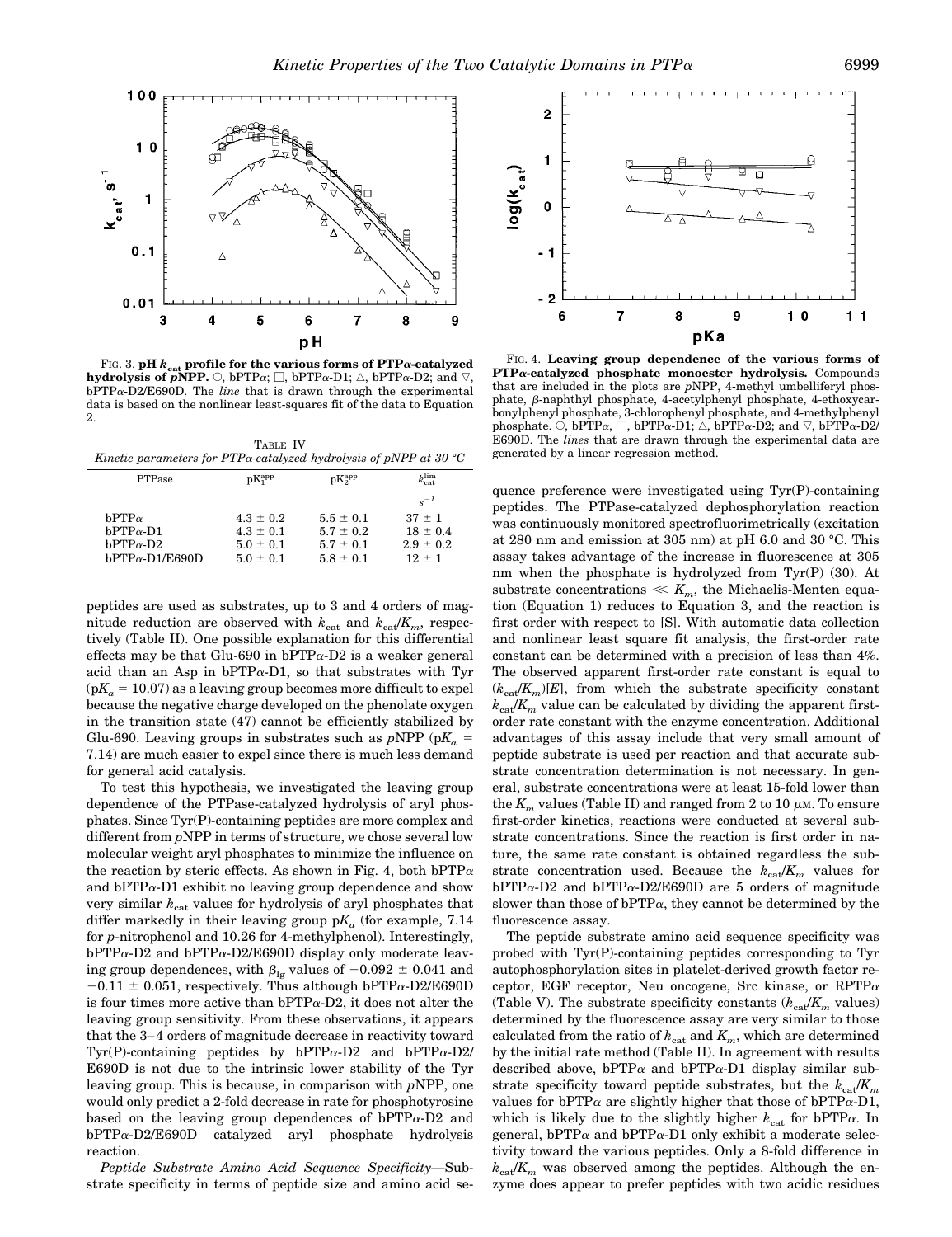| TABLE V                                           |  |  |  |
|---------------------------------------------------|--|--|--|
| Phosphopeptide substrate sequence specificity for |  |  |  |
| $bPTP\alpha$ and $bPTP\alpha$ -D1                 |  |  |  |

| Peptides                                          | bPTP $\alpha$ ( $k_{\text{cat}}/K_m$ ) | bPTP $\alpha$ -D1 $(k_{\text{cat}}/K_m)$ |  |
|---------------------------------------------------|----------------------------------------|------------------------------------------|--|
|                                                   | $M^{-1} s^{-1}$                        |                                          |  |
| DADEpYLIPQQG<br>$(EGFR^{988-998})$                | $227,000 \pm 3,000$                    | $163,000 \pm 2,000$                      |  |
| TAENAEpYLRV<br>$(EGFR^{1167-1176})$               | $66,700 \pm 1,200$                     | $34,300 \pm 400$                         |  |
| LPVPEpYTNASV<br>$(EGFR^{1063-1073})$              | $89,500 \pm 800$                       | $43,300 \pm 100$                         |  |
| ENPE <sub>p</sub> YLGLNVPV<br>$(Neu572-583)$      | $51,500 \pm 500$                       | $23,800 \pm 700$                         |  |
| DAEEpYLVPQQG<br>$(Neu^{347-357})$                 | $276,000 \pm 8,000$                    | $182,000 \pm 4,000$                      |  |
| <b>DTSSVLpYTAVQ</b><br>$(PDGFR^{1003-1013})$      | $180,000 \pm 2,000$                    | $155,000 \pm 600$                        |  |
| EGDNDpYIIPL<br>(PDGFR <sup>1016-1025</sup> )      | $44,800 \pm 200$                       | $30,100 \pm 200$                         |  |
| TEPQpYQPGE<br>$($ p60 <sup>src523-531</sup> )     | $84,800 \pm 1,400$                     | $41,500 \pm 1,200$                       |  |
| Ac-DAFSDpYANFK<br>$(PTP\alpha^{78\tilde{4}-793})$ | $34,700 \pm 300$                       | $24,200 \pm 800$                         |  |

immediately NH<sub>2</sub>-terminal to Tyr(P) (DADEpYLIPQQG and DAEEpYLVPQQG), there is also exception to this (DTSSVLpYTAVQ).

*The Minimum Length of a Peptide Substrate—*To determine the minimum length of a peptide substrate for  $bPTP\alpha$  and  $bPTP\alpha-D1$ , we selected a series of various sized phosphopeptides modeled after the autophosphorylation site in EGF receptor (EGFR) at Tyr-992 (Table VI). For the sake of discussion, we will focus the results on  $bPTP\alpha$ , since identical conclusions can be reached from results on  $bPTP\alpha-D1$ . Phosphotyrosine (Tyr(P)) by itself is not a good substrate. In fact, its  $k_{ca}/K_m$ value cannot be determined by the fluorescence assay because of the slow rate. We therefore determined its  $k_{\text{cat}}$  and  $K_m$  by the initial rate method using a molar absorption coefficient of 2,400 for tyrosine (29). The calculated  $k_{cat}/K_m$  values for Tyr(P) are listed in Table VI. It seems that the low  $k_{cat}/K_m$  for Tyr(P) is primarily due to its high  $K_m$ : 22.1 mm for bPTP $\alpha$  (19.5 mm for bPTP $\alpha$ -D1). As shown in Table VI, the  $k_{cat}/K_m$  value for the parent peptide DADEpYLIPQQG (EGFR<sup>988–998</sup>) is 1090-fold higher than Tyr(P). This indicates that structural elements surrounding  $Tyr(P)$  in the peptide contribute to specificity.

Strikingly, Ac-Tyr(P)-NH<sub>2</sub>, which is obtained by acetylating the free amino group and amidating the free carboxyl group of Tyr(P), exhibit a  $k_{\text{cat}}/K_m$  that is 76-fold higher than Tyr(P). Interestingly, the tripeptide EpYL is only 4.7-fold better than Tyr(P). Since acetyl group is smaller than a Glu residue, the dramatic enhancement in substrate efficacy for Ac-Tyr(P)-NH<sub>2</sub> seems to mainly arise from the elimination of charges on the free amino and carboxyl groups, rather than the increase in size. The addition of an Ile to the COOH-terminal side of EpYL (generating EpYLI) results in only a 1.9-fold improvement, while addition of an Asp to  $NH_2$ -terminal side of EpYL (generating DEpYL) leads to a 1.5-fold increase in activity. Although the acetyl group is smaller than an Asp residue, the kinetic parameter for Ac-EpYL is 17-fold higher than that of DEpYL. This may again be due to the elimination of the positive charge on the  $NH<sub>2</sub>$ -terminal amino group of EpYL.

The incorporation of an additional residue, Ile, to the COOHterminal side of DEpYL produces a pentapeptide (DEpYLI) that is 56 times more efficient than DEpYL. Thus, the extension of DEpYL beyond the  $+1$  position by one residue is more than enough to offset the undesirable charge effect on the NH<sub>2</sub>-terminal side. Further extension at the NH<sub>2</sub>-terminal of DEpYLI by an Ala (to give ADEpYLI) improves its efficacy by 1.8-fold. Attachment of a Pro residue to the COOH-terminal of

TABLE VI *Minimum length of peptide substrate for bPTP*<sup>a</sup> *and bPTP*a*-D1*

| Peptides                                |                          | bPTP $\alpha$ ( $k_{\text{cat}}/K_{\text{m}}$ ) bPTP $\alpha$ -D1 ( $k_{\text{cat}}/K_{\text{m}}$ ) |
|-----------------------------------------|--------------------------|-----------------------------------------------------------------------------------------------------|
|                                         | $M^{-1}$ s <sup>-1</sup> |                                                                                                     |
| pY                                      | $208 \pm 30^a$           | $154 \pm 18^a$                                                                                      |
| $Ac-Tyr(P)-NH2$                         | $15,800 \pm 100$         | $12,700 \pm 290$                                                                                    |
| EpYL                                    | $980 \pm 10$             | $690 \pm 15$                                                                                        |
| EpYLI                                   | $1,900 \pm 40$           | $1,600 \pm 37$                                                                                      |
| DEpYL                                   | $1.490 \pm 19$           | $1,670 \pm 13$                                                                                      |
| $Ac$ -EpYL                              | $25,400 \pm 190$         | $22,400 \pm 240$                                                                                    |
| <b>DEpYLI</b>                           | $84,200 \pm 1,200$       | $82,600 \pm 840$                                                                                    |
| ADEpYLI                                 | $148,000 \pm 700$        | $136,000 \pm 2,100$                                                                                 |
| ADEpYLIP                                | $185,000 \pm 7,000$      | $168,000 \pm 6,000$                                                                                 |
| Ac-ADEpYLI                              | $112,000 \pm 2,000$      | $101,000 \pm 400$                                                                                   |
| Ac-DADEpYL                              | $22.700 \pm 100$         | $9,540 \pm 140$                                                                                     |
| Ac-DADEpYLI                             | $47,000 \pm 300$         | $21,200 \pm 100$                                                                                    |
| pYLIPQQG                                | ND <sup>b</sup>          | $ND^b$                                                                                              |
| DADEpY-NH <sub>2</sub>                  | $133,000 \pm 2,100$      | $118,000 \pm 1,300$                                                                                 |
| DADEpYL-NH <sub>2</sub>                 | $32,600 \pm 150$         | $34,300 \pm 230$                                                                                    |
| DADEpYLIPQQG (EGFR <sup>988-998</sup> ) | $227,000 \pm 3,000$      | $163,000 \pm 2,000$                                                                                 |

 $a$ <sup>*a*</sup> The  $k_{ca}/K_m$  value for phosphotyrosine cannot be determined by the fluorescence assay. The  $k_{\text{cat}}$  and  $K_m$  values were determined by following the production of tyrosine (using an absorption coefficient of 2400 at

293nm) at several phosphotyrosine concentrations (29).  $^b$  ND, the  $k_{\text{car}}/K_m$  value cannot be determined by the fluorescence assay.

peptide ADEpYLI does not produce significant increase in substrate specificity, whereas attachment of an acetyl group to the NH2-terminal of peptide ADEpYLI actually reduces its efficiency slightly (by 1.3-fold). This suggests that the hexapeptide ADEpYLI may represent a minimal peptide substrate for  $bPTP\alpha$  and  $bPTP\alpha$ -D1. In fact, the  $k_{cat}/K_m$  value for ADEpYLI is within 1.5-fold of the parent peptide DADEpYLIPQQG. We are surprised by the observation that in the absence of additional residues beyond the  $+2$  position in ADEpYLI, elongation at the NH<sub>2</sub>-terminal side (*e.g.* Ac-DADE<sub>p</sub>YLI) interferes with  $bPTP\alpha$  activity. However Ac-DADEpYLI is still about twice as efficient as Ac-DADEpYL, consistent with the importance of residues at the  $+2$  position noted above.

We also investigated whether residues on the  $NH<sub>2</sub>$  or COOH-terminal side of Tyr(P) are more important in determining bPTP $\alpha$  substrate specificity. When all of the residues NH<sub>2</sub>terminal to the  $\text{Tyr}(P)$  of  $\text{EGFR}^{988-998}$  are removed, the resulting peptide pYLIPQQG is such a poor substrate that its  $k_{cat}/K_m$ value cannot be determined by the fluorescence method. Due to the limited amount of material, we could not measure its  $k_{\text{cat}}$ and  $K_m$  by the initial rate method. Since the lowest  $k_{\text{cat}}/K_m$ value determined by the fluorescence assay is 690  $\mathrm{M}^{-1}$  s<sup>-1</sup> (for the  $bPTP\alpha-D1-catalyzed$  hydrolysis of  $EpYL$ ), we assume it as an upper limit for pYLIPQQG. Thus, pYLIPQQG behaves kinetically similarly to phosphotyrosine. This could either indicate that positive charge on the amino group of  $\text{Tr}(\mathbf{P})$  is deleterious or that residues COOH-terminal to Tyr(P) are not important for binding. Judging from the results described above, the former possibility is most likely. Further experiments are required to resolve this. Interestingly, when all of the residues COOH-terminal to the Tyr(P) are removed from EGFR988 –998 and the negative charge on the free carboxylate eliminated by amidation, the  $k_{cat}/K_m$  value of the pentapeptide  $DADEpY-NH<sub>2</sub>$  approaches that of the parent peptide. Surprisingly, the hexapeptide  $DADEpYL-NH<sub>2</sub>$ , which is obtained by incorporating just one more Leu residue to the COOH-terminal side of Tyr(P) in DADEpYL-NH<sub>2</sub>, shows a 4-fold decrease in substrate specificity in comparison with the pentapeptide. Thus, it appears that in the absence of charge and additional residues on the COOH-terminal side of Tyr(P), four residues  $NH_2$ -terminal to Tyr(P) can serve as an effective substrate. Collectively, from a systematic analysis of different fragments of EGFR<sup>988-998</sup> peptide, we conclude that efficient binding and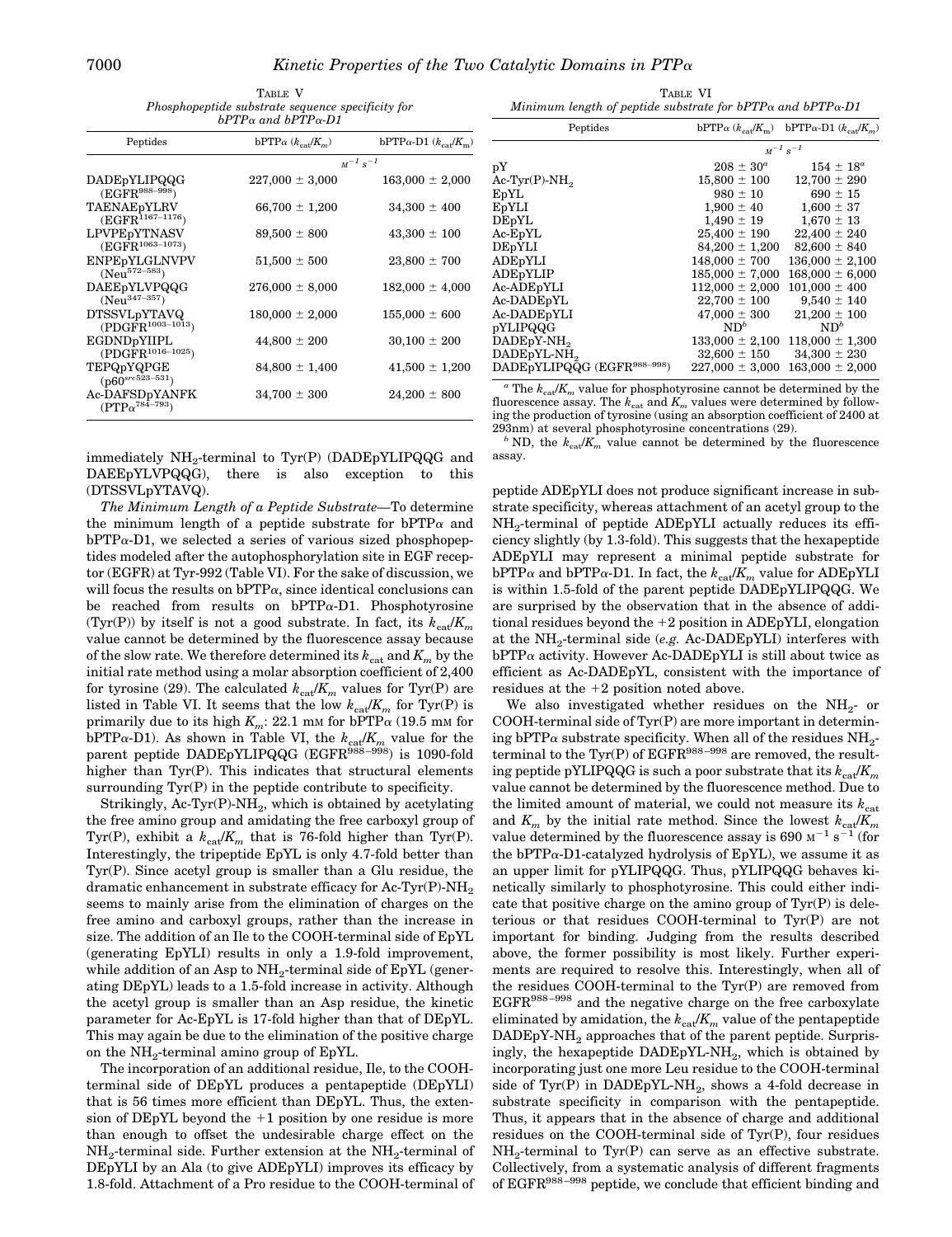catalysis by bPTP $\alpha$  and bPTP $\alpha$ -D1 require minimally either six amino acids (including Tyr(P), three residues  $NH<sub>2</sub>$ - and two residues COOH-terminal to Tyr(P)) or five amino acids (including Tyr(P)-NH<sub>2</sub> and four residues  $NH_2$ -terminal to Tyr(P)).

#### DISCUSSION

 $PTP\alpha$  is a representative of the receptor-like PTPases that contains two PTPase domains. In this paper we try to address whether both of the PTPase domains in  $PTP\alpha$  are active, and if both are active, what are the relative contributions for each domain to the double domain molecule. We have compared the kinetic properties of bPTP $\alpha$ , bPTP $\alpha$ -D1, and bPTP $\alpha$ -D2 using near homogeneous preparations of recombinant proteins. We demonstrate that bPTP $\alpha$ -D1 and bPTP $\alpha$  (containing two tandem PTPase domains) display similar steady-state kinetic parameters, pH and leaving group dependences, sensitivity to oxyanion and *p*-nitrophenol inhibitors, and substrate specificity. This suggests that the catalytic activity of  $PTP\alpha$  is dominated by the D1 domain and that the D2 domain does not contribute significantly to the overall property of the double domain construct. This is likely due to the fact that the  $k_{\text{cat}}$  for D2 is much reduced and the  $K_m$  for D2 is much elevated when compared with those of D1, especially in cases of phosphopeptide substrates.

The three-dimensional structure of  $RPTP\alpha-D1$  (containing residues 202–503) has been determined (53). This particular D1 construct crystallized as a homodimer. It was found that a segment of the  $NH<sub>2</sub>$ -terminal sequence (residues 208–242) of one monomer formed a helix-turn-helix structural wedge which tucked into the active site of the dyad-related monomer. This restrained the WPD loop of each monomer in the open (inactive) conformation and would block potential substrate binding. The D1 construct used in this study contains amino acids from 167 to 503 (Fig. 1). We find that under our assay conditions both bPTP $\alpha$ -D1 and bPTP $\alpha$  are active. Furthermore, at  $bPTP\alpha-D1$  concentration between 10 and 100 nm, the apparent first-order rate constant for the hydrolysis of Tyr(P)-containing peptides is strictly first-order with respect to the enzyme concentration with a zero *y* intercept when the rate constant is plotted against enzyme concentration (data not shown), consistent with  $bPTP\alpha-D1$  exists as an active monomer in solution.

We also demonstrate that the D2 domain of  $PTP\alpha$  is a genuine PTPase in its own right. This is especially true when low molecular weight aryl phosphates are used as substrates. In fact, the  $k_{\text{cat}}$  value for D2 is only 10-fold lower than that of D1 while the  $K_m$  is 5-fold elevated with *pNPP* as a substrate. However, the D2-catalyzed reaction shows different pH and leaving group dependences from that of D1. It also possesses a much lower affinity to the transition state analog vanadate and greatly reduced  $k_{\text{cat}}$  and  $k_{\text{cat}}/K_m$  values for peptide substrates. In a previous study, the  $V_{\text{max}}$  and  $K_m$  values for the D2 domain of human PTP $\alpha$ -catalyzed hydrolysis of a Tyr(P)-containing peptide (RR-Src) were shown to be 200-fold lower and 47-fold higher, respectively, when compared with the D1 domain (23). These differences in  $k_{\text{cat}}$  and  $K_m$  between D1 and D2 fall within the range that we observed with peptide substrates. However, from the same study, the  $V_{\text{max}}$  value for the D2-catalyzed hydrolysis of *p*NPP was shown to be 1.6-fold higher than that of D1. We do not know what causes the discrepancy regarding the *p*NPP data, except to note that in the previous study, D1 domain included residues from 167 to 542 whereas D2 domain included residues from 487 to 774 (23), which are different from the constructs we made in this work (Fig. 1).

We hypothesized that the large differences in catalytic properties between D1 and D2 might be caused by structural variations between the active sites of the two PTPase domains. Amino acid sequence alignment of both D1 and D2 from a number of receptor-like PTPases reveals that the D2 domain of  $PTP\alpha$  contains all the essential features found in the PTPase signature motifs of cytoplasmic PTPases and the D1 domains of receptor PTPases. In addition to the fact that D1 domains are more conserved and homologous to the catalytic domains of cytoplasmic PTPases than D2 domains, the most apparent difference is that the putative general acid (Asp residue) in the WPD motif observed in all D1 domains and all cytoplasmic PTPases has been changed to Glu-690 in  $bPTP\alpha-D2$ . We illustrate that mutation of Asp-401 in the WPD motif of  $bPTP\alpha-D1$ to an Ala decreases the  $k_{\text{cat}}$  by 900-fold, confirming the importance of general acid/base in the D1 domain of receptor PT-Pases. Replacement of Asp with Glu or vice versa can have dramatic effects in enzymes that require a carboxylate group as a general acid/base (43– 46). Interestingly, the restoration of the general acid/base to an Asp at position 690 in bPTP $\alpha$ -D2 only raises the activity by 4-fold. This is consistent with our previous mutational studies of the general acid Asp-128 in the low molecular weight PTPase: D128E retained 15% of the native catalytic activity (42). Furthermore, substitution of Glu-690 by an Asp in  $bPTP\alpha-D2$  does not alter its pH and leaving group dependences, its sensitivity to oxyanion inhibitors, and its substrate specificity. Collectively, these results indicate that the active site of PTPase is fairly flexible and can tolerate a 1 methylene unit lengthened side chain as long as the carboxylate functionality is preserved.

It is interestingly to note that the phosphatase activity of D2 toward aryl phosphates are comparable to that of D1, but its activity toward Tyr(P)-containing peptides/proteins is much reduced (this work and Refs. 23 and 24). Since the  $k_{\text{cat}}$  for  $bPTP\alpha-D2$  catalyzed hydrolysis of 4-methylphenyl phosphate  $(pK_a \text{ of } 4\text{-methylphenol} = 10.26)$  is only 2–3-fold slower than that of *p*NPP ( $pK_a$  of *p*-nitrophenol = 7.14), the very low activity toward peptide substrates is unlikely due to the higher  $pK_a$ of tyrosine (10.07). This together with the fact that Glu-690 to Asp substitution did not restore D2's activity to D1 suggest structural features other than the general acid/base residue may be responsible for the low activity toward peptide substrates. A three-dimensional structure for the D2 domain may shed more light on this. On the other hand, the reduced activity toward peptide substrates may also suggest that  $bPTP\alpha-D2$ has a functional active site with a highly stringent substrate selectivity. Thus, the configuration of active site residues in D2 responsible for binding and/or catalysis may not be optimal for nonspecific peptide substrates that require extensive intermolecular interactions. The possibility that there exists physiological substrate(s) for the D2 domain of  $PTP\alpha$  remains to be explored.

The  $k_{\text{cat}}$  values for the bPTP $\alpha$  and bPTP $\alpha$ -D1 catalyzed hydrolysis of aryl phosphates and Tyr(P)-containing peptides are similar. This is consistent with the rate-determining step being the hydrolysis of the phosphoenzyme intermediate (*E*-P in Scheme 1) (6). The rate-limiting step for the D2-catalyzed hydrolysis of low molecular weight aryl phosphates may be predominately determined by *E*-P hydrolysis as well, given the small  $\beta_{\text{lg}}$  value observed. The fact that  $k_{\text{cat}}$  values for phosphopeptides are 40 –160-fold slower than small aryl phosphates such as *p*NPP in the D2-catalyzed reactions suggest that the rate-limiting step for peptide substrates may be changed to the formation of *E*-P. This is consistent with the notion that the D2 domain may recognize a global conformation and require a precise alignment between residues in the enzyme active site and the specific substrate. Nonspecific peptide substrates may not be capable of forming productive enzyme-substrate complexes for the forward reaction.

Detailed kinetic analysis of  $bPTP\alpha$  and  $bPTP\alpha$ -D1 catalyzed